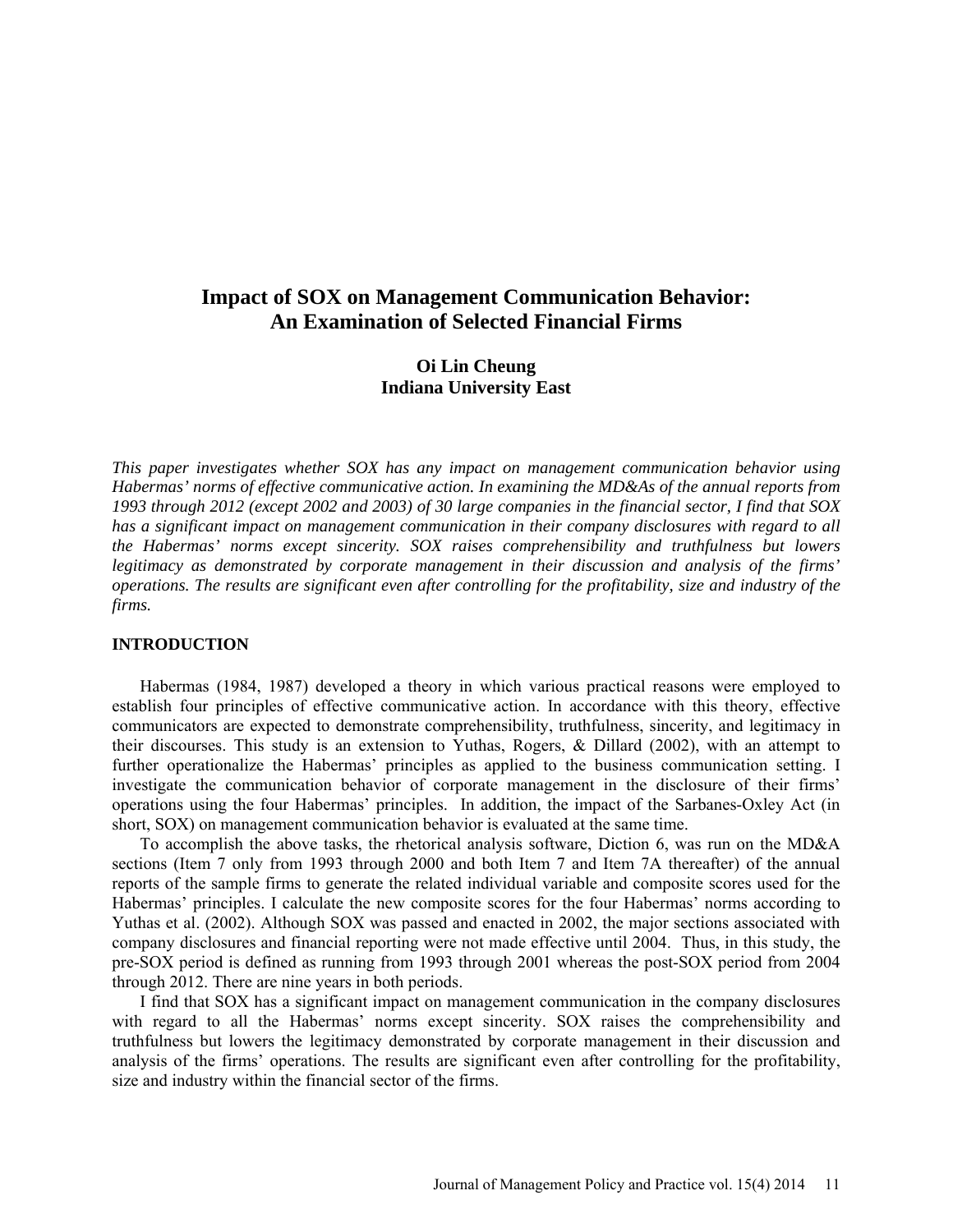This paper is organized as follows. Section 2 provides a detailed account of the previous research on the impact of SOX on corporate disclosures and financial reporting. Section 3 presents the background of the study. Section 4 describes the sample formation and empirical testing. Section 5 discusses the findings, followed by the conclusions in Section 6.

### **LITERATURE REVIEW**

Since the passage and the subsequent enactment of SOX in 2002, there has been numerous research conducted to evaluate its effectiveness regarding, but are not limited to, company disclosures. Gordon, Loeb, Lucyshyn, & Sohail (2006) studied the voluntary disclosures of information security activities and found that SOX affects these disclosures (which received more focus) positively after its enactment. At the same time, Coates (2007) gave an account explicitly discussing the serious problems in estimating the impact of SOX, particularly Section 404. Although the primary objective of the act's passage was to improve the quality and quantity of corporate disclosures through a variety of disclosure requirements and corporate governance mandates (Coates, 2007; Holmstrom & Kaplan, 2003; and Kroszner, 2004), the fact that the law was enforced in the midst of significant financial, economic and political changes added to the complication. Thus, no general consensus could be drawn relative to the effectiveness or value of SOX in those days. The lack of a control group of publicly traded firms also presented some difficulties in assessing the impact of SOX (Leuz, 2007; Hochberg, Sapienza, & Vissing-Jorgensen, 2009; and Wang, 2010). Despite the difficulty in assessing its impact, Section 404 of SOX does create powerful incentives for executives and auditors to disclose control system weakness (Coates, 2007) and have strong effects on financial reporting (Iliev, 2010).

In fact, it is still not very clear whether SOX has contributed to more informative overall disclosures. While Hammersley, Myers, & Shakespeare (2008) succeeded to illustrate that mandatory disclosures of weakness in internal controls seem to have a significant impact on stock prices (thus material to investors), Ogneva, Rahunanhan, & Subramanyam (2007) found no evidence that such mandatory disclosures are associated with a change in the cost of capital of a firm. At the same time, Bhattacharya, Groznik, & Haslem (2007) failed to prove that CEO certification is significantly associated with share prices in any direction.

According to the public float rule in 2002, firms that had a public float above \$75 million in 2002 were required to comply with SOX Section 404 in 2004 (Iliev, 2010). Using this public float rule to identify the study subjects and investigate the costs of Section 404 to small firms, Iliev (2010) found that the attestation by the outside auditor of the management's report (MR) significantly adds to the reporting costs for small firms. In fact, filing an MR in 2004 increased the audit fees by as much as 98%. In addition, Section 404 also contributes to the additional conservatism in financial reporting which is reflected in the significantly lower accruals and discretionary accruals in 2004.

In studying whether Section 404 of SOX had reduced the opaqueness of cross-listed firms, Arping  $\&$ Sautner (2013) examined the analyst's earnings forecasts (in particular forecast error and forecast dispersion) of firms in 15 European Union (EU) countries that were cross listed in the US (as the treatment sample) and similar non-cross listed EU firms (as the control sample) in these countries over the period from 2001 through 2007 (an unbalanced sample of 1,923 firms and 7,666 firm-year observations). As the cross listed firms were subject to Section 404 whereas the non-cross listed firms were not, these two samples enabled a good test for the impact of SOX on corporate disclosure quality. Apring & Sautner (2013) found that the opaqueness of the two types of firms are lowered with the cross listed firms demonstrated a significantly much greater decrease in the opaqueness. In other words, the treatment firms became more transparent post-SOX. These findings suggest that SOX improves the corporate disclosure quality.

The closest study to this paper is Kogan, Routledge, Sagi, & Smith (2010) which applied a novel text regression, as discussed in Kogan, Levin, Routledge, Sagi, & Smith (2009), on the MD&A sections from the annual reports (Form 10-K) of 8,393 publicly traded companies in the US over the eleven-year period from 1996 through 2006 and found that the MD&As are more informative post-SOX about the firm's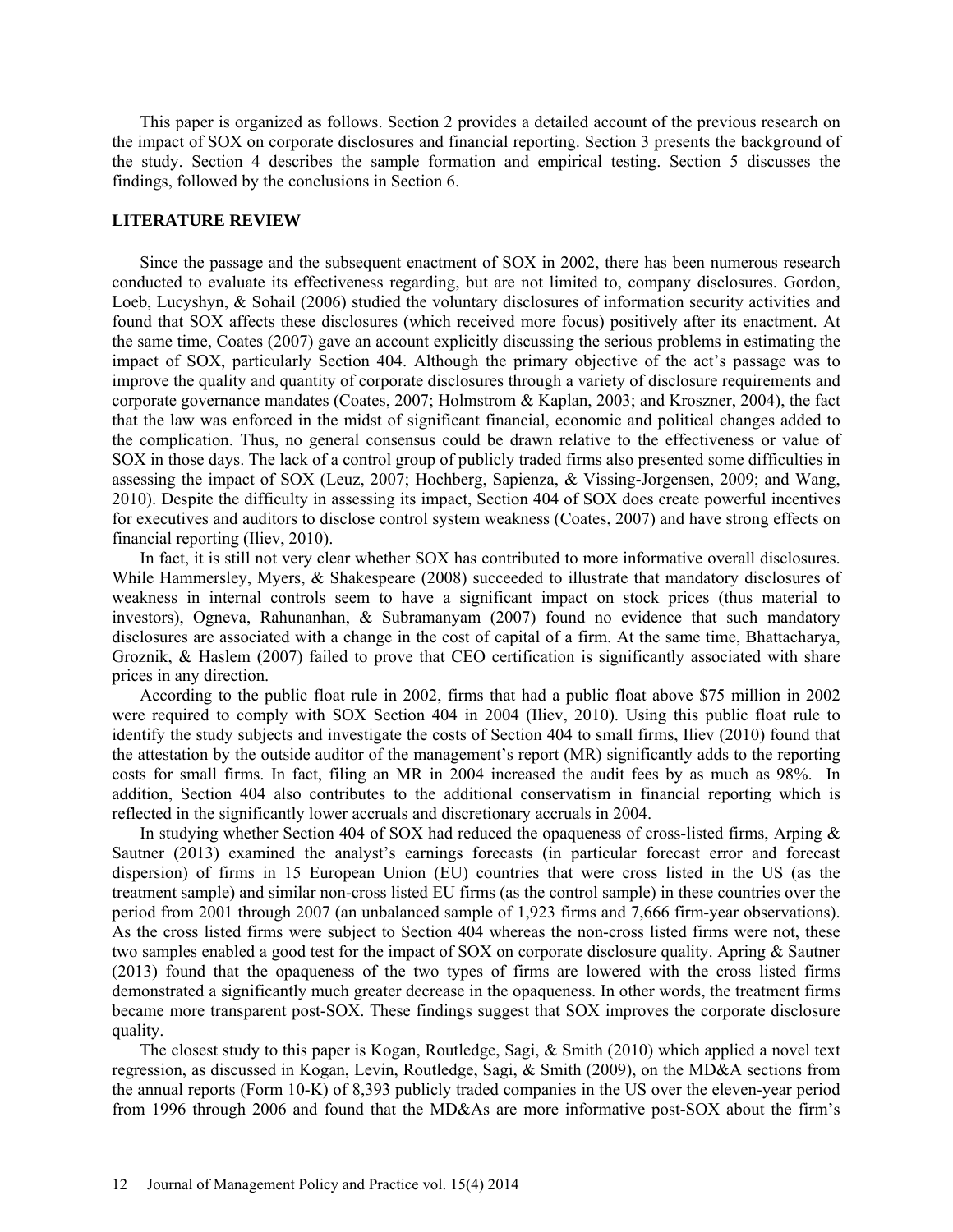future risk. In particular, Kogan, et al. (2010) predicted the out of sample firm return volatility based on the MD&As. In their study, some additional information was also found associated with a reduction in share illiquidity. These findings suggest that the information revealed is new to investors. Those firms with high information production costs, including the ones with low market capitalization, high book-tomarket ratio, low analyst coverage, or high analysts forecast dispersion, tend to have the greatest improvement in performance in the post-SOX era according to the text-based model. A possible explanation for this is the aim of narrowing of the gaps in information asymmetry among the firms.

### **BACKGROUND OF THE STUDY**

#### **Sarbanes-Oxley Act of 2002**

In order to protect shareholders' interest and prevent corporate insiders from misrepresenting company performance and redirecting company resources for their own personal benefits, the Sarbanes-Oxley Act (SOX) was passed in the House and Senate on July 25, 2002. The act's official name is the Public Company Accounting Reform and Investor Protection Act of 2002. The passage of SOX was triggered by the scandals and subsequent collapses of several large corporations such as Enron, Qwest Communications, Global Crossing, WorldCom, Adelphia, and Tyco in late 2001 and early 2002. In accordance with SOX, the Public Company Accounting Oversight Board (PCAOB) was established. In addition, new rules and restrictions were also presented to corporations, their directors and performance auditors. The Security Exchange Commission (SEC) was charged with enforcing the law. From the time when it was enacted, SOX has widely been accepted as having introduced the most sweeping changes to US business legislation since the 1930s.

The principal objective of SOX was to restore the shaking confidence of investors (Rezaee, 2004; Jain, Kim & Rezaee, 2003; and Rezaee & Jain, 2003) in 2002 by improving the reliability of the issuer disclosure in the financial markets. The SOX consists of altogether eleven titles which are, in turn, subdivided into multiple sections. Among these titles is Title IV which deals mainly with the various financial disclosures. This title covers disclosures in periodic reports, enhanced conflict of interest provisions, disclosure of transactions involving management or principal stockholders, disclosure of the existence of an audit committee financial expert as well as management assessment of internal controls. On the other hand, Title I mainly deals with the establishment of the PCAOB and its responsibilities which include the determination and regulation of the standards for the enhanced disclosures mandated by Title IV. Title III places certain requirements for the composition and working of the audit committee and requires the CEO and CFO to certify, based on their knowledge, that the annual report contains all material information and represents the financial condition and results fairly (Arping& Sautner, 2013; Hochberg et al., 2009; and Kogan et al. , 2010).

Since the focus of this research is on management communication behavior in corporate disclosures pre- and post-SOX, I limit my discussion to cover the related aspects only. With the aim of enhancing disclosures by public companies, SOX requires issuer's management to certify the financial information of the firm with regard to their accuracy and completeness. Failure to do so will result in charges filed by the Justice Department according to Section 906 of the act (Hochberg, et al., 2009). Additionally, company annual reports (Forms 10-Ks) must have the following attachments: management's report on internal accounting control and the report of the issuer's outside auditors on management's report (Section 404). Company insiders are required to file the changes in their ownership within two business days of the change. Company annual and quarterly reports filed with the SEC are required to disclose all the material off-balance sheet transactions and all relationships of the issuer with any person who may have significant influence on the firms' financial condition (Schaumann, 2004 and Hochberg, Sapienza, & Vissing-Jorgensen, 2009).

The sections which are particularly relevant to financial disclosures are Sections 302, 401, 404, and 906. Section 302 (on corporate responsibility for financial reports) requires CEOs and CFOs to certify that they have read the financial reports of their companies and these reports provide a fair, true and non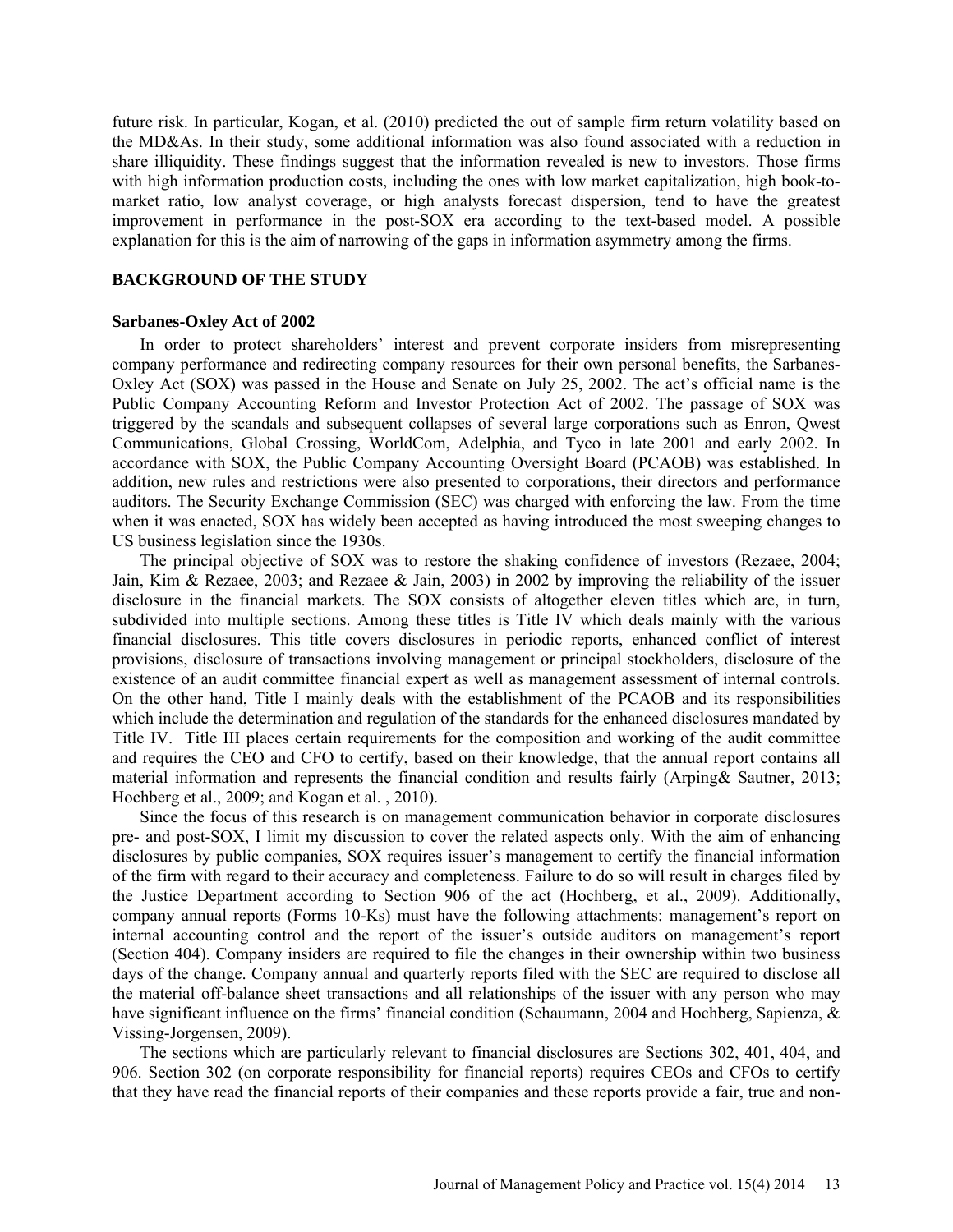misleading representation of the financial situation of the companies. Section 401 (on disclosures in periodic reports) requires firms to disclose their material off-balance sheet transactions, if any. The firm's management also needs to attest to the completeness and accuracy of their pro forma financials. Section 404 (on management assessment of internal controls) requires firms to include a discussion on their internal controls in their annual reports. The discussion needs to highlight any material weaknesses of the firms. Section 906 (on corporate responsibility for financial reports) requires firms to provide information on the criminal penalties for the non-compiling executives (Arping& Sautner, 2013; Hochberg et al., 2009; and Kogan et al., 2010).

Prior to the effective date of Section 404, firms began reporting on internal controls quarterly under Section 302 (effective August 29, 2002, almost immediately after the passage of SOX) which were applied to all registrants. Since its effective day, Section 404 has been considered more important and powerful, as compared with Section 302. Here are some explanations. The exact reporting requirements related to material weaknesses are not very clear under Section 302 (Doyle, Ge, & McVay, 2007) whereas such disclosure is much more clearly mandated under Section 404. In addition, Section 404 reports are subject to additional documentation requirements as well as the necessary scrutiny of the independent auditor in order to enhance the chance of detecting (and subsequent disclosing) the existing weaknesses (Rice & Weber, 2012; Ashbaugh-Skaife, Collins, Kinney, & LaFond, 2009; Coates, 2007; Hochberg, et al., 2009; and Wang, 2010).

Despite its benefits to the investors, there has been an increase in the number of both firms deregistering from the SEC (Leuz, Triantis, & Wang, 2008) and firms going private (Engel, Hayes, & Wang, 2007, and Block, 2004) after the passage of SOX. In addition, in an examination of the US acquisition targets, Kamar, Karaca-Mandic, & Talley (2006) found a greater propensity for those targets to be acquired by private rather than public acquirers in the post-SOX period. Further, Kamar, Karaca-Mandic, & Talley (2007) concluded, after reviewing the then literature available, the costs imposed by the act are greater for small firms, consistent with the views of the act's critics that it has raised the net costs of being public, with the burden relatively heavier for smaller firms (Romano, 2005 and Ribstein, 2002).

#### **Habermas' Principles of Communication**

Following the argument that each time a person communicates, the person needs to rely upon a set of norms or validity claims that are in general accepted by all participants, (Habermas, 1984, 1987) developed a communicative action theory which employed various practical reasons to establish these norms. The resulting Habermas' principles for effective communicative action expect communicators to be comprehensive, truthful, sincere and legitimate in their discourses. In the Habermas' communication framework, the comprehensibility claims emphasize that the speech (or other forms of discourse) made by the communicator should be understandable; the truthfulness claims stress that the content of the speech (or other forms of discourse) should be factually correct; the sincerity claims content that the communicator should be sincere in representing his/her motives; the legitimate claims state that the communicator should be justifiable in making his/her statements.

The following provides a brief discussion on these four principles as applied to the business communication setting, especially in the Management Discussion and Analysis (MD&A) of firm operation contained in the company annual reports.

#### *Comprehensibility*

According to the comprehensibility principle, managers should communicate in the way that can be easily understood, even by the average people. To achieve this, managers can use commonly-used terminologies and avoid the industry and firm-specific jargons or complex logics that could add to the readers' confusion. Firms that follow this principle will try to provide their MD&A narratives using more common terminologies and focusing on concrete matters. Despite the fact that auditors will prevent firms from making misleading statements in their annual reports, managers may choose to mislead or confuse readers by using rhetorical devices that could lower the comprehensibility of their communication.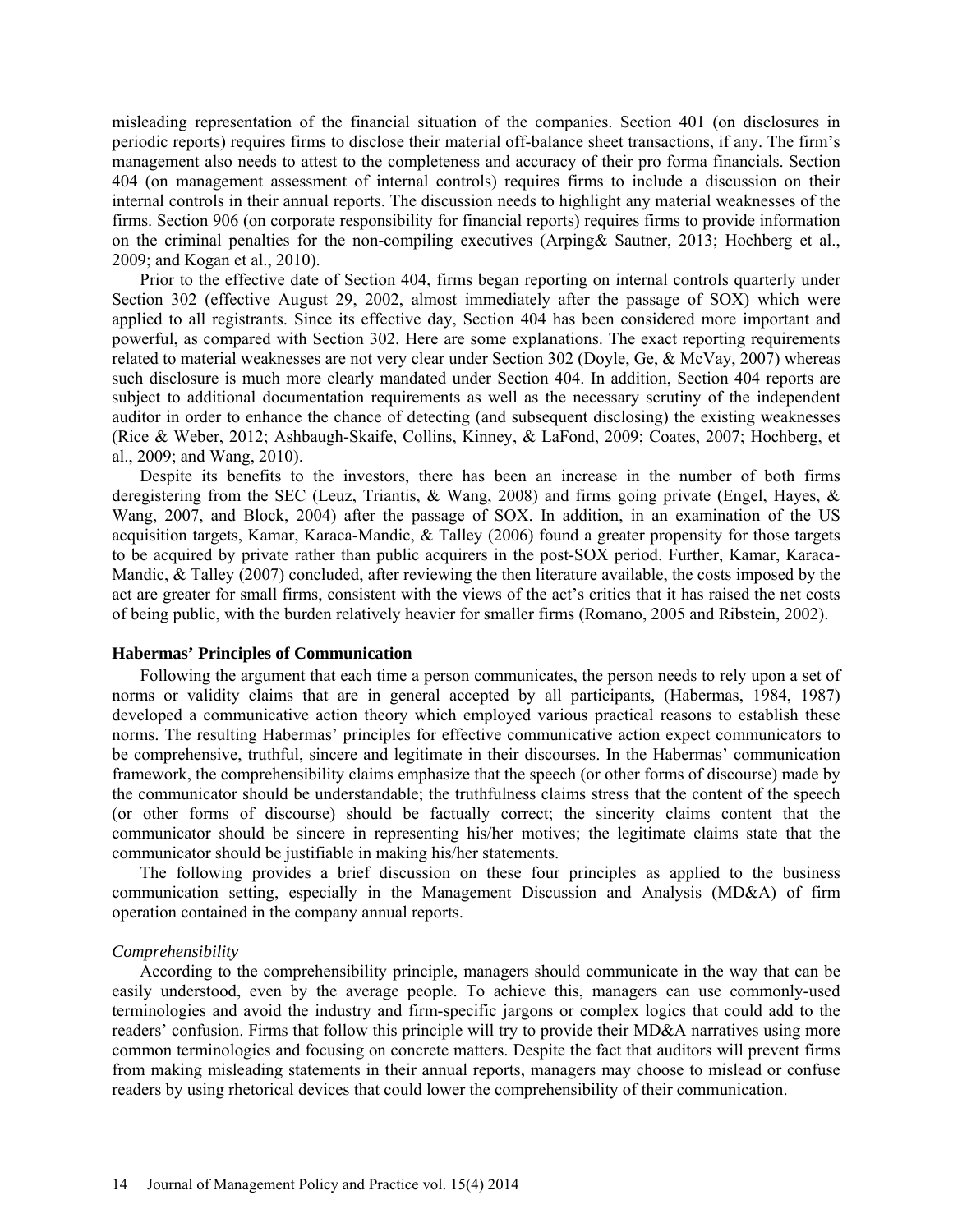#### *Truthfulness*

Based on the truthfulness principle, what the managers communicate must be factually correct and verifiable. Since the annual reports are required by law to be evaluated by auditors, firms are forced to include statements that are factually correct and verifiable in their MD&As. However, some managers may choose to omit some information or alter the tone of the information presented.

#### *Sincerity*

Under the sincerity principle, communicators should accurately represent their perceptions, interests and objectives in their communications. In other words, managers must be authentic in their representations so that readers of their annual reports can develop an understanding of their views as well. However, under certain circumstances, managers may choose to disguise their true views.

### *Legitimacy*

Following the legitimacy principle, managers would use appropriate language to help keep readers' attention focused and enhance their understanding in the company discourse. It is not uncommon that managers may choose to use inappropriate language or style of communication at times to draw readers' attention away from their discourse.

### **SAMPLE FORMATION AND EMPIRICAL TESTING**

Public companies in the US are required to file their annual reports with the SEC. These annual reports contain a section in which the management of the firms discuss and analyze the financial conditions and results of their firms' operations (Item 7 Management's Discussion and Analysis of Financial Condition and Results of Operations) and a section in which the management disclose the market risk of their firms both qualitatively and quantitatively (Item 7A Quantitative and Qualitative Disclosures About Market Risk). For the earlier years until 2000, there was no Item 7A. Corporate management's discussion, analysis and disclosure of both the operation and market risk of the firms were included mainly under Item 7. Due to the increasing length and complexity of the disclosure of the company risk, annual reports filed after 2000 have a separate section of Item 7A.

In this paper, I study whether there is any impact of the enactment of SOX on management communication behavior. I extracted the Management Discussion and Analysis (MD&A) sections from the annual reports (Form 10-Ks) of some selected companies in the financial sector of the S&P500 firms as of February 1, 2013 (the date on which the research started). Only those firms on this target list with filing of annual reports available from 1993 through 2012 on the Edgar website [http://www.sec.gov/](http://www.sec.gov/%20edgar.shtml)  [edgar.shtml\)](http://www.sec.gov/%20edgar.shtml) were included. The resulting sample consists of 30 companies.

Item 7 only for 1993 through 2000 and both Item 7 and Item 7A thereafter were extracted manually from the annual reports. From the extracted MD&As, I removed all the HTML mark-up codes, if any. For example, all those "<C>", "<S>", "<Caption>", "</Table>" and the like were excluded. After that, I ran Diction 6 on the cleaned MD&As to obtain the values of the variables and composite scores attributed to the four norms required for effective communications.

The GICS-Sub Industry distribution of the sample companies is given in TABLE 1 below. There are relatively more banks (40%) than the other types of financial firms in the sample. TABLE 2 illustrates that these 30 companies on average have grown almost 4 times in the post-SOX period as compared with the pre-SOX period. They have also generated twice as much net income in the post-SOX period.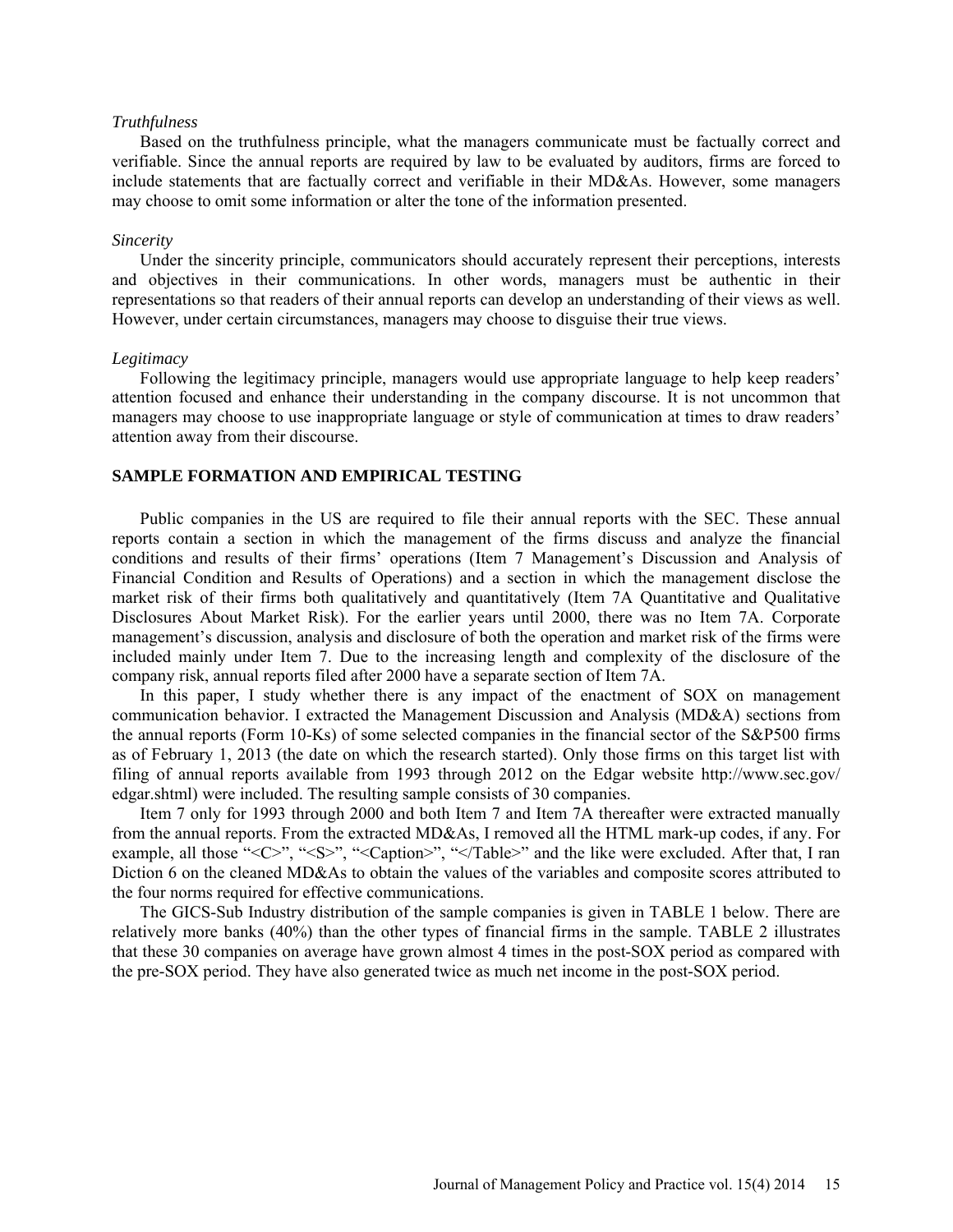**TABLE 1 GICS-SUB INDUSTRY DISTRIBUTION OF THE SAMPLE FIRMS**

| GICS-Sub Industry                   | Number of Firms             | Percentage |
|-------------------------------------|-----------------------------|------------|
| Bank                                | 12                          | 40.00      |
| <b>Consumer Finance</b>             |                             | 3.33       |
| Diversified Financial Service       | 4                           | 13.33      |
| Life & Health Insurance             | 2                           | 6.67       |
| Multi-sector Holdings               | $\mathcal{D}_{\mathcal{L}}$ | 6.67       |
| Multi-line Insurance                |                             | 3.33       |
| Property and Casualty Insurance     |                             | 16.67      |
| Real Estate Investment Trust (REIT) | 3                           | 10.00      |
| Total                               | 30                          | 100.00     |

**TABLE 2 SIZE AND PROFITABILITY OF THE SAMPLE FIRMS**

|            |                |       | <b>Pre-SOX</b> (1993 through 2001)<br><b>Post-SOX</b> (2004 through 2012) |           |          |        |        |           |          |
|------------|----------------|-------|---------------------------------------------------------------------------|-----------|----------|--------|--------|-----------|----------|
|            |                |       | Std.                                                                      |           |          |        | Std.   |           |          |
|            |                | Mean  | Dev.                                                                      | Min       | Max      | Mean   | Dev.   | Min       | Max      |
| Total      |                |       |                                                                           |           |          |        |        |           |          |
| Assets     | Overall        | 80.21 | 149.93                                                                    | .55       | 1,051.45 | 307.02 | 562.94 | 3.10      | 2,359.14 |
|            | <b>Between</b> |       | 121.583                                                                   | 1.35      | 462.36   |        | 552.09 | 4.52      | 1,833.07 |
|            | Within         |       | 90.203                                                                    | $-327.54$ | 669.30   |        | 145.48 | $-385.07$ | 864.00   |
| <b>Net</b> |                |       |                                                                           |           |          |        |        |           |          |
| Income     | Overall        | 1.03  | 1.79                                                                      | $-1.09$   | 14.13    | 2.21   | 7.93   | $-99.29$  | 24.59    |
|            | Between        |       | 1.39                                                                      | .08       | 5.80     |        | 3.47   | $-4.33$   | 13.08    |
|            | Within         |       | 1.16                                                                      | $-4.48$   | 9.36     |        | 7.15   | $-92.75$  | 25.04    |

Source: The statistics (across all firm years) are calculated with the total assets and net income obtained from the Form 10-Ks from 2004 through 2012, except 2002 and 2003, of the sample firms. The reported numbers are in billions of dollars.

The main objective of SOX is to improve the reliability of the issuer disclosures to the participants in the financial markets. In other words, SOX is expected to enhance the quality of management disclosures and financial reporting. Referring to the Habermas' principles of effective communicative action, I expect an increase in comprehensibility, truthfulness, sincerity and legitimacy found in the MD&As of annual reports filed post-SOX as compared with the pre-SOX period.

The following panel regression analyses with firm random effects are conducted.

Habermas' Norm<sub>i,t</sub> = const + b<sub>i</sub>SOX<sub>t</sub> 
$$
l
$$
 + *Netincome*  $_{i,t}$  + *Asset*<sub>i,t</sub> +  $\sum_{n=1}^{7} \text{Industry}_{n,i} \, l$  +  $\varepsilon_{i,t}$  (1)

where  $SOX_t$  is a dummy variable taking the value of 0 from 1993 through 2001 (pre-SOX), and the value of 1 in the years 2004 through 2012 (post-SOX); Asset<sub>it</sub> is the balance of total assets of Firm i as at the end of Year t; NetIncome<sub>it</sub> is amount of net income generated by Firm i during Year t;  $\sum_{n=1}^{7}$  Industry<sub>n,*i*</sub> is a series of dummy variables which are defined as below.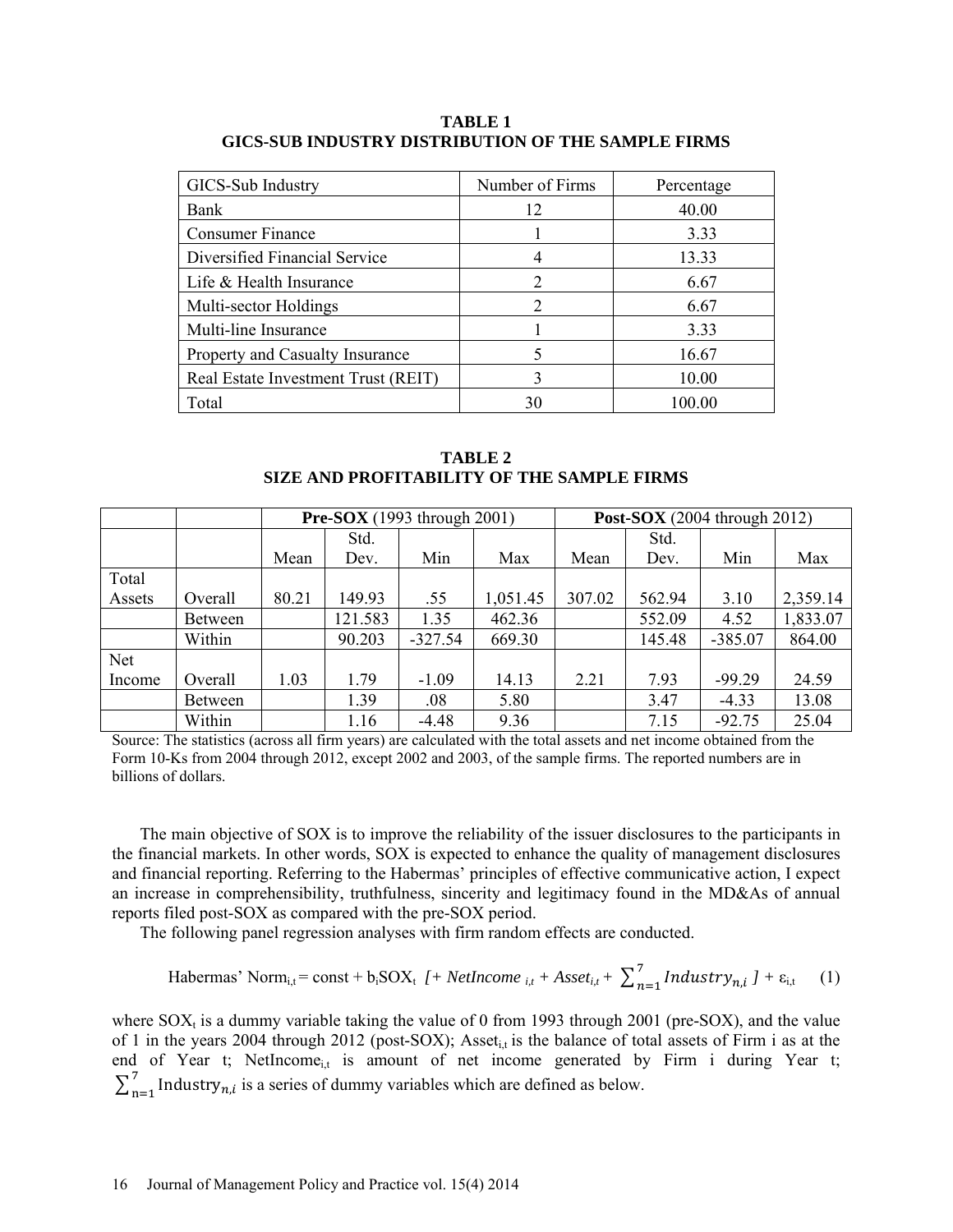Industry<sub>1,i</sub> = 1, all else = 0: indicates that Firm i is a provider of consumer finance, Industry<sub>2</sub>  $i = 1$ , all else = 0: indicates that Firm i is a provider of diversified financial services, Industry<sub>3</sub> $i = 1$ , all else = 0: indicates that Firm i is a provider of life and health insurance, Industry<sub>4,i</sub> = 1, all else = 0: indicates that Firm i is a multi-sector holdings firm, Industry<sub>5,i</sub> = 1, all else = 0: indicates that Firm i is a provider of multi-line insurance, Industry $_{6,i}$  = 1, all else = 0: indicates that Firm i is a provider of property and casualty insurance, Industry<sub>7</sub> $i = 1$ , all else = 0: indicates that Firm i is a REIT, Otherwise, represents that Firm i is a bank

The dependent variable Habermas' Norm<sub>i,t</sub> covers Comprehensibility<sub>i,t</sub>, Truthfulness<sub>i,t</sub>, Sincerity<sub>i,t</sub> and Legitimacy<sub>i</sub>, determined from the company discourse in the MD&A of Firm i for Year t.

The value of the individual variables or composite scores of the various communication aspects necessary for the composite scores of comprehensibility, truthfulness, sincerity and legitimacy for each firm-year is generated by first running Diction 6 on the cleaned MD&As. Then a composite score for each norm is calculated according to Yuthas et al. (2002) as below.

| $Comprehensibility = Realism - Denial$         |     |
|------------------------------------------------|-----|
| $Truthfulness = Certainty + Present Concern$   |     |
| $Sineerity = Optimism + Activity + Commandity$ | (4) |
| Legitimacy = $Variety$ – Embellishment – Blame | (5) |

where

Realism, a composite score that measures the use of "language describing tangible, immediate, recognizable matters that affect people's everyday lives" (Hart and Carroll, 2012, p. 4), is calculated by Diction 6 as below.

Realism = [Familiarity + Spatial Awareness + Temporal Awareness + Present Concern

+ Human Interest + Concreteness] – [Past Concern + Complexity] (6)

- "Familiarity" is a measure of the use of common English words.
- "Spatial Awareness" is a measure of the use of words that refer to geographical locations and physical distances as well as modes of measurement.
- "Temporal Awareness" is a measure of the use of words that fixed events within a specific time-interval.
- "Present Concern" is a measure of the use of present-tense verbs.
- "Human Interest" is a measure of the use of personal pronouns and other words concentrating on people.
- "Concreteness" is a measure of the use of words that indicate tangibility and materiality.
- "Past Concern" is a measure of the use of past-tense verbs.
	- "Complexity" is a measure of the average number of characters per word.

Certainty, a composite score that measures the use of "language indicating resoluteness, inflexibility, and completeness and a tendency to speak ex cathedra" (Hart and Carroll, 2012, p.4), is calculated by Diction 6 as below.

Certainty = [Tenacity + Leveling + Collectives + Insistence] – [Numerical Terms

- + Ambivalence + Self Reference + Variety] (7)
- "Tenacity" is a measure of all uses of "verb to be" and their variants, which, in turn, provides a measure of confidence and totality.
- "Leveling" is a measure of the use of words that convey a sense of completeness and assurance.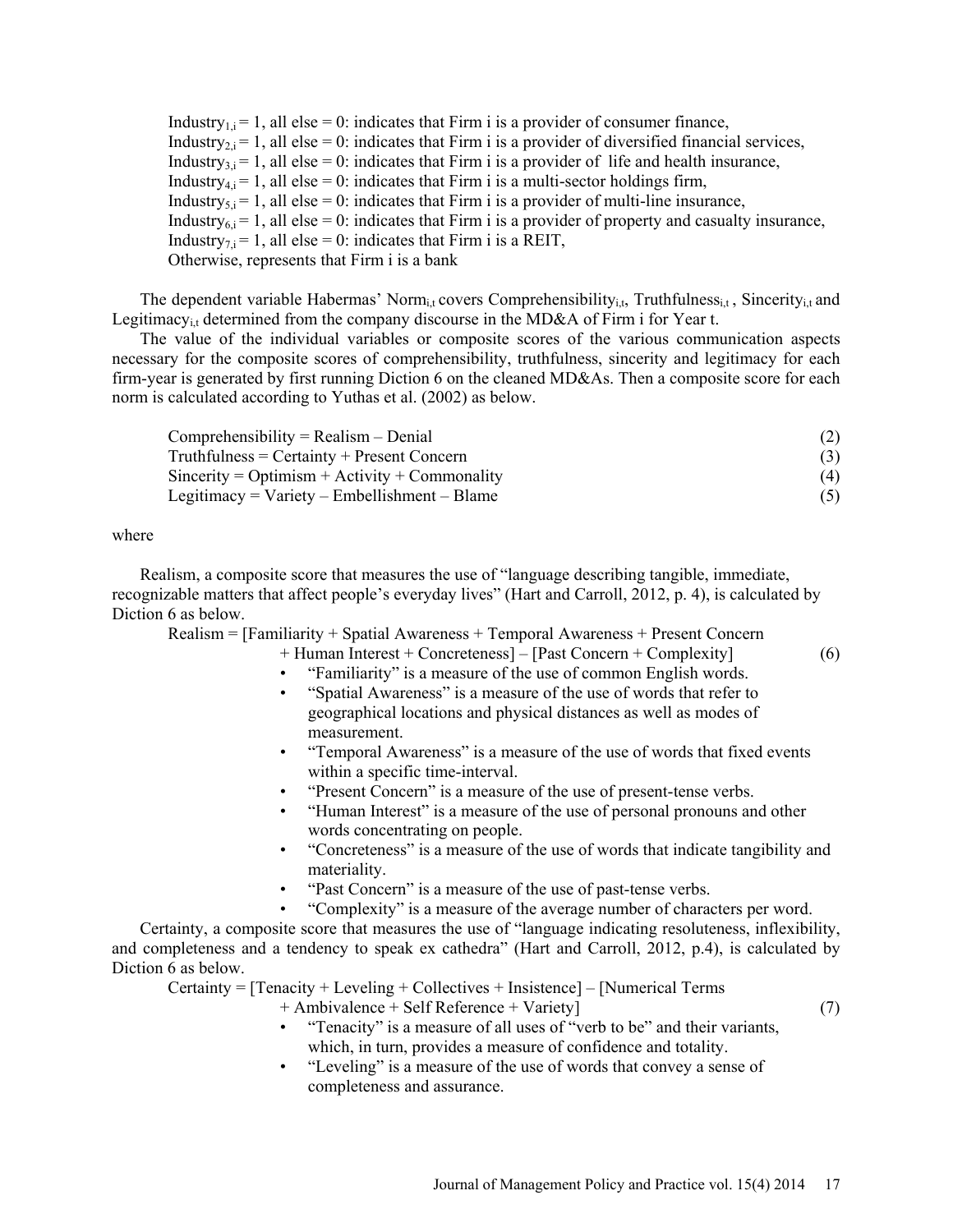- "Collectives" is a measure of the use of singular nouns that imply plurality, thus reduce specificity.
- "Insistence" is a measure of repeated nouns. It is calculated by Diction 6 as [Number of eligible words  $\times$  Sum of their occurrences]/10.
- "Numerical Terms" is a measure of the use of numbers such as sum, date, or product.
- "Ambivalence" is a measure of the use of words that indicate hesitation or uncertainty, in turn, the communicator's inability and unwillingness to commit.
- "Self-Reference" is a measure of the use of first-person references.
- "Variety" is a measure of the avoidance of overstatement and the preference for clear and structured statements. It is calculated by dividing the number of different words by the total number of words in the passage analyzed.

Optimism, a composite score that measures the use of "language endorsing some person, group, concept or event or highlighting their positive entailments" (Hart and Carroll, 2012, p.4), is calculated by Diction 6 as below.

 $\text{Optimism} = [\text{Praise} + \text{Satisfactor} + \text{Inspiration}] - [\text{Blame} + \text{Hardship} + \text{Denial}]$  (8)

- "Praise" is a measure of the use of words that provide affirmation of the subject of discourse
- "Satisfaction" is a measure of the use of words associated with positive performance.
- "Inspiration" is a measure of the use of nouns related to moral and personal qualities such as honesty.
- "Blame" is a measure of the use of adjectives that describe social inappropriateness or unfortunate circumstances.
- "Hardship" is a measure of the use of words that are associated with natural disasters, blamable human behavior, antagonistic actions, negative political outcomes, normal human fears.
- "Denial" is a measure of the use of standard negative contractions and negative function words as well as words implying null sets.

Activity, a composite score that measures the use of "language featuring movement, change, the implementation of ideas and the avoidance of inertia" (Hart and Carroll, 2012, p.4), is calculated by Diction 6 as below.

 $Activity = [Aggression + Accomplishment + Communication + Motion]$ 

- [Cognitive Terms + Passivity + Embellishment] (9)
	- "Aggression" is a measure of the use of words that are associated with competition and forceful action.
	- "Accomplishment" is a measure of the use of words that express task completion and organized human behavior.
	- "Communication" is a measure of the use of words that refer to social interaction.
	- "Motion" is a measure of the use of words that suggest human movement, physical process, journeys, speed and modes of transit.
	- "Cognitive Terms" is a measure of the use of words that refer to cerebral processes.
	- "Passivity" is a measure of the use of words that suggest a range from neutrality to inactivity.
	- "Embellishment" is a composite score which measures the use of language that de-emphasizes human and material action. It is calculated as below. Embellishment = [Praise + Blame + 1] / [Present Concern + Past Concern  $+1$ ]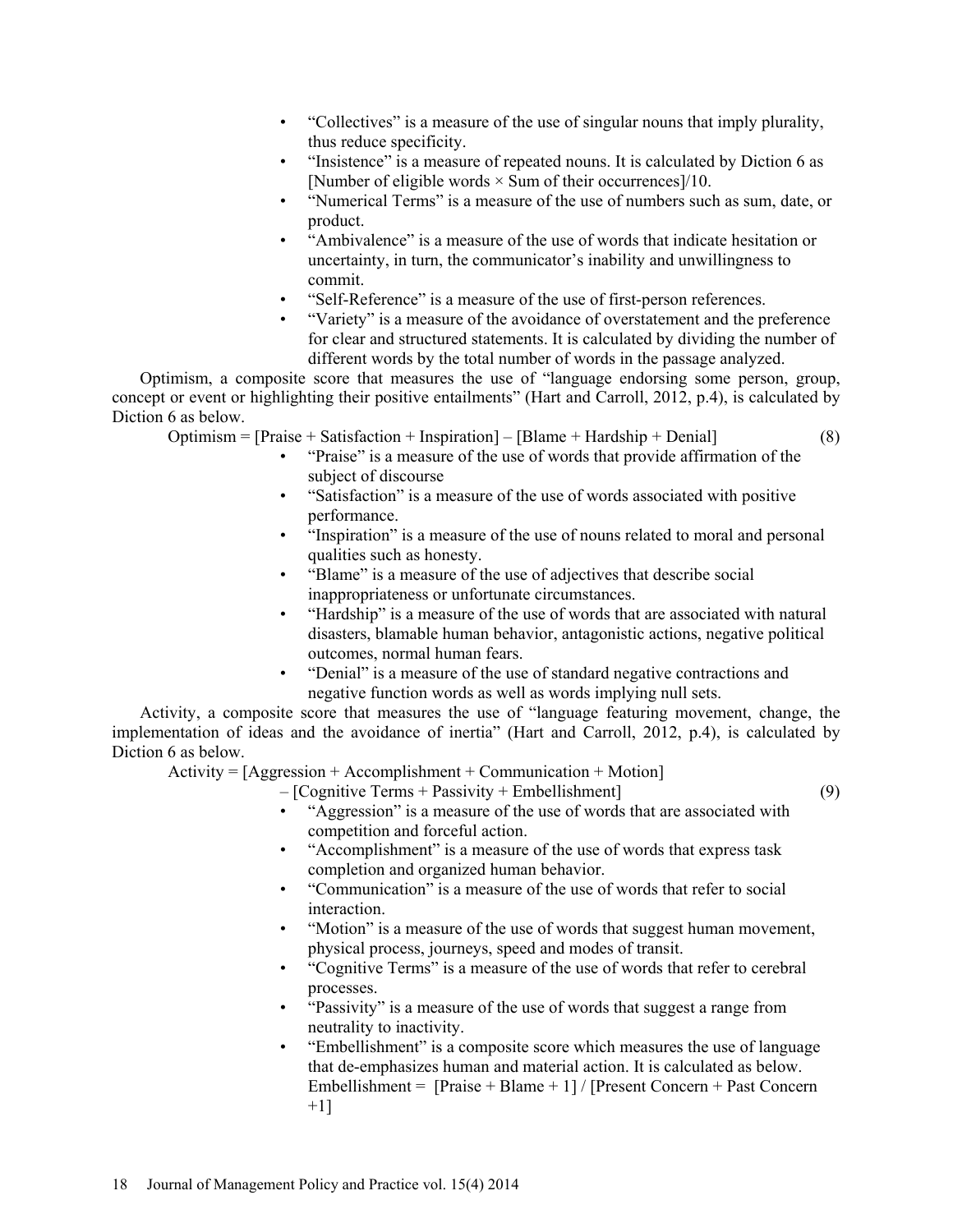Commonality, a composite score that measures the use of "language highlighting the agreed-upon values of a group and rejecting idiosyncratic modes of engagement" (Hart and Carroll, 2012, p4), is calculated by Diction 6 as below

 $Commonality = [Centrality + Cooperation + Rapport] - [Diversity]$ 

- + Exclusion + Liberation] (10)
- "Centrality" is a measure of the use of words that imply institutional regularities and/or essential agreement on core values.
- "Cooperation" is a measure of the use of words that suggest a spirit of teamwork.
- "Rapport" is a measure of the use of words that describe attitudinal similarities.
- "Diversity" is a measure of the use of words that describe how individuals or groups differ from the norm.
- "Exclusion" is a measure of the use of words that describe the sources and effects of social isolation.
- "Liberation" is a measure of the use of words that describe maximizing individual choice and the rejection of social conventions.

#### **DISCUSSION OF RESULTS**

From TABLE 3(a), it can be seen that, after the passage and subsequent enactment of SOX (in 2002) and its various sections made effective (in 2004), the management of the sample firms, on average, tended to use in the MD&As more wording that signifies resoluteness, inflexibility and completeness. They also had a greater tendency to speak with the authority derived from their position (higher certainty). They used fewer "to be" verbs (lower tenacity) and fewer words that build a sense of completeness and assurance (lower leveling). In addition, they used fewer singular nouns that imply plurality (lower collectives) as well as fewer numbers (lower numerical terms). On the other hand, they used more repeated nouns (higher insistence), more words that indicate hesitation or uncertainty (higher ambivalence), and more first personal references (higher self-reference). As for their avoidance of overstatement and preference of using clear and structured statements, there is not much difference between the pre- and post-SOX period (same variety).

As shown in TABLE 3(b), in the post-SOX period, managers used relatively less wording that supports some person, group, concept, event or highlighting their necessary accompaniment or positive consequence (lower optimism). They used relatively fewer nouns that are associated with moral and personal qualities (lower inspiration) as well as fewer standard negative contractions and negative function words (lower denial). At the same time, they used relatively more words that provide affirmation of their companies (higher praise), more words associated with positive performance (higher satisfaction), more adjectives that describe social inappropriateness or unfortunate circumstances (higher blame), and more words that are associated with natural disasters, blamable human behavior, antagonistic actions, negative political outcomes and normal human fears (higher hardship).

As illustrated in TABLE (c), the managers used less wording that (i) emphasizes movement, change and the implementation of ideas as well as (ii) demonstrates avoidance of inertia (lower activity) post-SOX. They used relatively fewer words that express task completion (lower accomplishment), fewer words that refer to social interaction (lower communication), and fewer words that suggest a range from neutrality to inactivity (lower passivity). On the other hand, they used relatively more words that are associated with competition and forceful action (higher aggression), more words that suggested human movement (higher motion), more words that refer to cerebral processes (higher cognitive terms), and more words that de-emphasizes human and material action (higher embellishment).

According to TABLE 3(d), after the enactment of SOX, the managers used more wording that explains tangible, immediate, recognizable matters which are associated with people's everyday lives (higher realism). They used relatively fewer words that fixed events with a specific time-interval (lower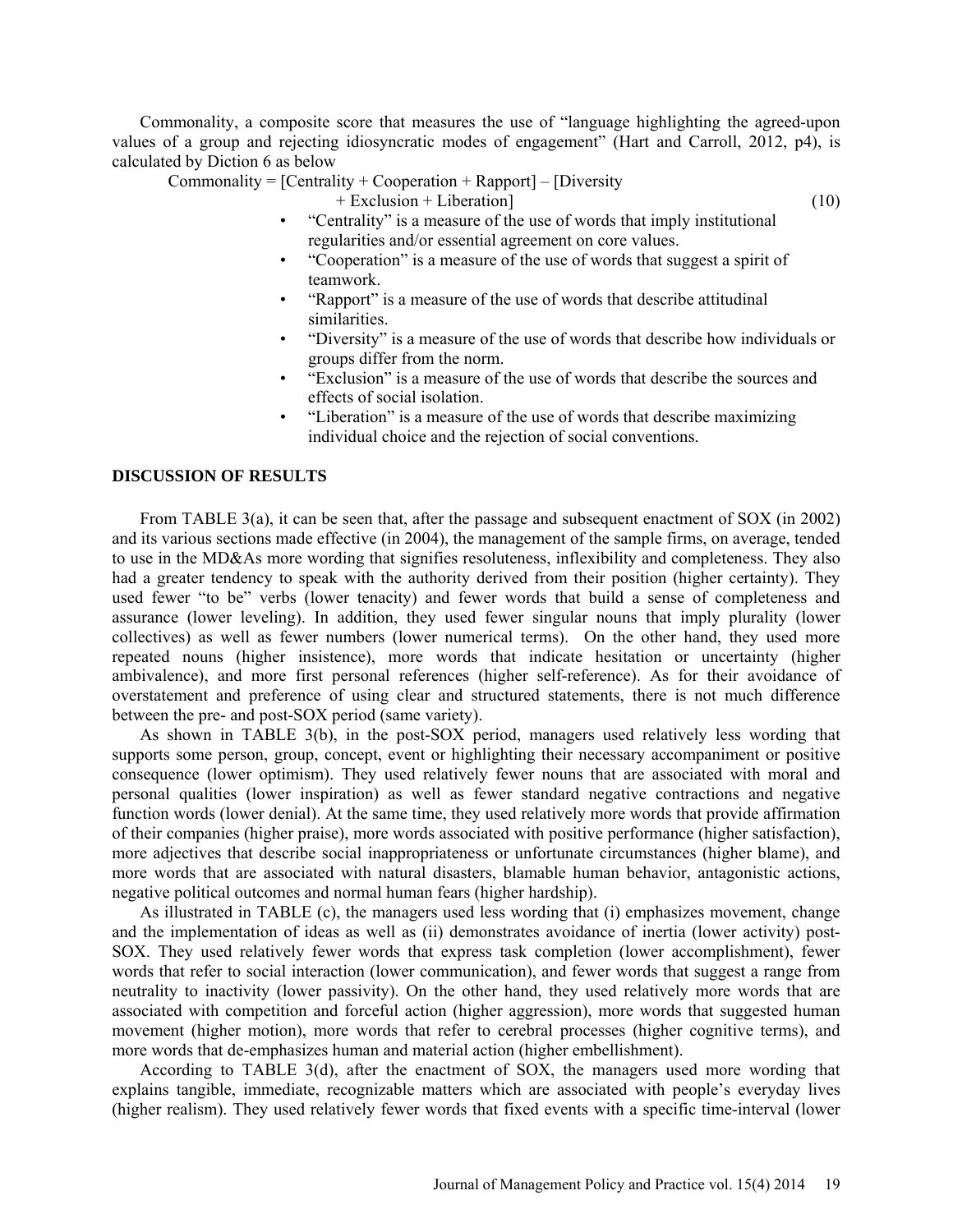temporal awareness). However, they used more common English words (higher familiarity), more words that refer to geographical locations and physical distances (higher spatial awareness), more present-tense verbs (higher present concern) and past-tense verbs (higher past concern), more personal pronouns and other words concentrating on people (higher human interest), more words that indicate tangibility and materiality (higher concreteness), and more words of more characters per word (high complexity).

TABLE 3(e) shows that, in the post-SOX period, managers used more wording that accentuates the agreed-upon values of a group and refuses to accept peculiar modes of engagement (higher commonality). They used relatively fewer words that describe (i) maximizing individual choice and (ii) rejection of social conventions (lower liberation). On the other hand, they used relatively more words that imply institutional regularities and/or essential agreement on core values (higher centrality), more words that suggest a spirit of teamwork (higher cooperation), more words that describe attitudinal similarities (higher rapport), more words that describe how individual or group differ from the norm (higher diversity), and more words that describe the sources and effects of social isolation (higher exclusion).

In sum, the sample corporate managers demonstrated relatively higher certainty, realism and commonality but lower optimism and activity in their post-SOX disclosures. These suggest that managers are aware of their new role in financial reporting and try to stick to the disclosure requirements specified in SOX. On one hand, they try to be more authentic by using the more determined wording derived from their positions, facts and agreed-upon values. On the other hand, they are afraid of and/or avoid giving promises by using less wording that highlight accompaniment, positive consequences, change and implementation of new ideas.

TABLE 4 shows that SOX has a significant impact on management communication in the company disclosures with regard to all the Habermas' norms except sincerity. SOX raises the comprehensibility and truthfulness but lowers the legitimacy demonstrated by the corporate management in their discussion and analysis of the firms operation. The results are significant even after controlling for the firm's profitability, size and industry within the financial sector. Firm size (measured by total assets) bears a significantly negative (positive) association with comprehensibility (truthfulness). This seems to suggest that the larger the firms grow, the more difficulty it will be for management to communicate clearly. On the other hand, as the firm grows, the management tends to provide more truth in their communications. Providers of diversified financial services and REITs offer relatively more truthfulness whereas providers of property & casualty insurance give relatively less legitimacy in their MD&As.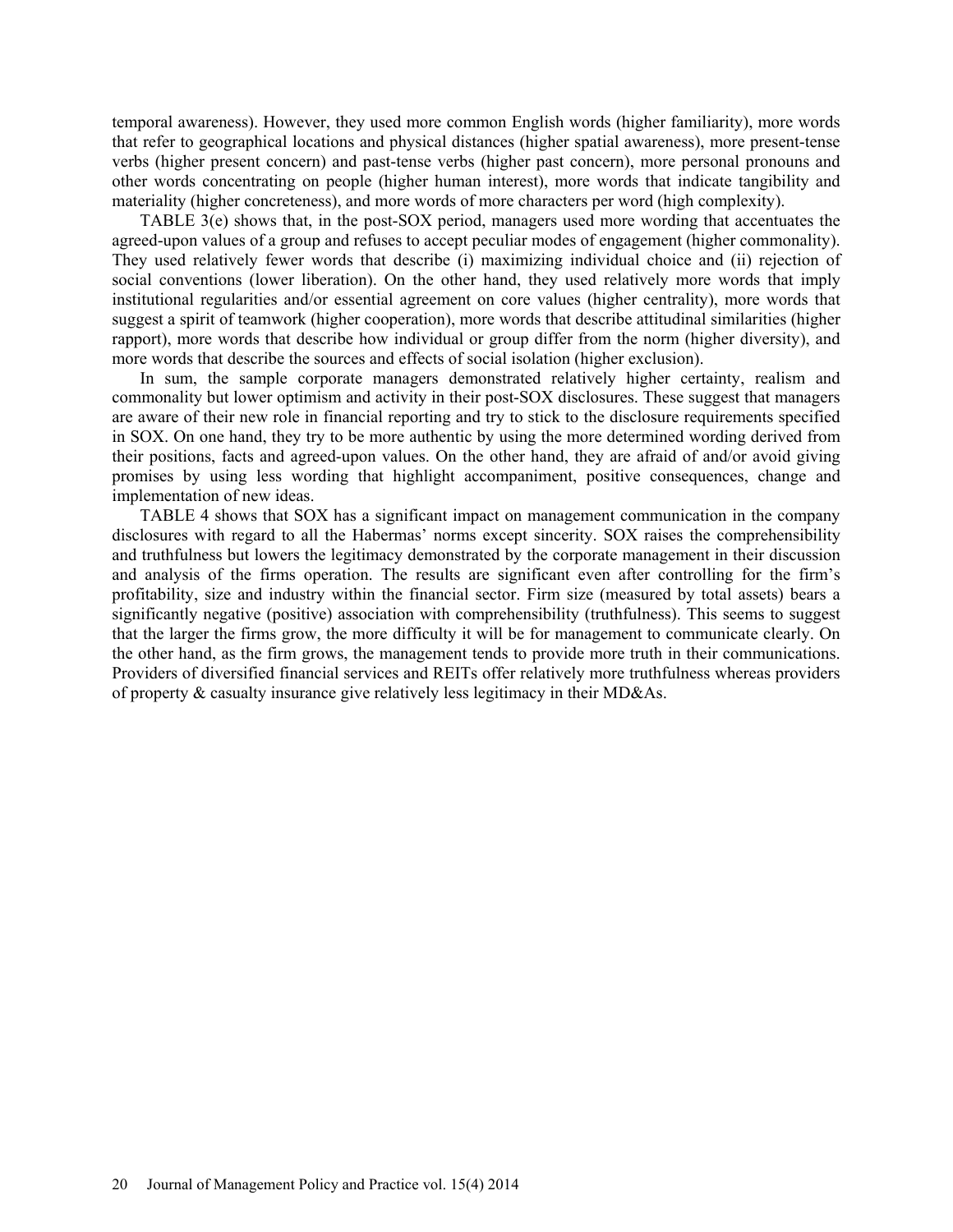(a) Certainty

|             |                |        |                                            |          |        |        |             |           |        | <b>Change</b> |
|-------------|----------------|--------|--------------------------------------------|----------|--------|--------|-------------|-----------|--------|---------------|
|             |                |        |                                            | Pre-SOX  |        |        |             | Post-SOX  |        | in            |
|             |                |        | (1993 through 2001)<br>(2004 through 2012) |          |        |        | <b>Mean</b> |           |        |               |
|             |                |        | Std.                                       |          |        |        | Std.        |           |        |               |
| Variable    |                | Mean   | Dev.                                       | Min      | Max    | Mean   | Dev.        | Min       | Max    |               |
| Certainty   | <b>Overall</b> | 40.80  | 8.95                                       | 9.93     | 55.14  | 43.22  | 9.49        | 6.00      | 56.53  | higher        |
|             | Between        |        | 7.23                                       | 19.75    | 48.04  |        | 8.07        | 21.46     | 51.54  |               |
|             | Within         |        | 5.41                                       | 12.98    | 61.52  |        | 5.20        | 24.19     | 65.71  |               |
|             |                |        |                                            |          |        |        |             |           |        |               |
| Tenacity    | Overall        | 12.49  | 6.13                                       | 0.42     | 39.27  | 11.46  | 5.15        | 1.20      | 26.04  | lower         |
|             | Between        |        | 4.51                                       | 5.17     | 21.67  |        | 3.76        | 2.94      | 18.40  |               |
|             | Within         |        | 4.23                                       | 1.39     | 30.09  |        | 3.58        | 0.28      | 25.40  |               |
| Leveling    | Overall        | 5.81   | 3.33                                       | 0.62     | 23.35  | 5.44   | 2.65        | 0.63      | 20.43  | lower         |
|             | Between        |        | 2.15                                       | 1.64     | 10.66  |        | 1.90        | 1.76      | 9.05   |               |
|             | Within         |        | 2.57                                       | $-0.32$  | 20.32  |        | 1.88        | 1.16      | 18.97  |               |
| Collectives | Overall        | 6.67   | $\overline{5.13}$                          | 0.03     | 38.43  | 5.77   | 5.27        | 0.34      | 37.64  | lower         |
|             | Between        |        | 3.34                                       | 1.17     | 17.33  |        | 4.04        | 1.59      | 19.55  |               |
|             | Within         |        | 3.93                                       | $-9.21$  | 27.76  |        | 3.46        | $-3.97$   | 24.16  |               |
| Insistence  | Overall        | 193.30 | 74.87                                      | 52.45    | 498.24 | 205.26 | 83.30       | 31.65     | 496.05 | higher        |
|             | <b>Between</b> |        | 40.22                                      | 103.97   | 275.80 |        | 55.02       | 80.45     | 349.98 |               |
|             | Within         |        | 63.53                                      | 33.22    | 496.73 |        | 63.27       | 51.45     | 421.77 |               |
| Numerical   |                |        |                                            |          |        |        |             |           |        |               |
| Terms       | Overall        | 99.27  | 70.56                                      | 8.12     | 337.81 | 77.24  | 75.40       | 2.49      | 362.82 | lower         |
|             | Between        |        | $\overline{58.44}$                         | 42.88    | 262.38 |        | 66.07       | 8.33      | 245.53 |               |
|             | Within         |        | 40.80                                      | $-56.29$ | 311.03 |        | 38.07       | $-106.95$ | 235.76 |               |
| Ambivalence | Overall        | 3.10   | 3.10                                       | 0.07     | 23.87  | 4.42   | 3.84        | 0.01      | 19.70  | higher        |
|             | Between        |        | 1.60                                       | 0.52     | 7.31   |        | 3.44        | 0.42      | 17.60  |               |
|             | Within         |        | 2.67                                       | $-3.18$  | 19.66  |        | 1.80        | $-5.86$   | 11.96  |               |
| Self-       |                |        |                                            |          |        |        |             |           |        |               |
| Reference   | Overall        | 0.09   | 0.31                                       | 0.00     | 2.41   | 0.15   | 0.41        | 0.00      | 3.31   | higher        |
|             | Between        |        | 0.16                                       | 0.00     | 0.70   |        | 0.25        | 0.00      | 1.12   |               |
|             | Within         |        | 0.27                                       | $-0.59$  | 2.09   |        | 0.33        | $-0.96$   | 3.09   |               |
| Variety     | Overall        | 0.42   | 0.11                                       | 0.17     | 0.70   | 0.42   | 0.11        | 0.16      | 0.70   | same          |
|             | Between        |        | 0.07                                       | 0.25     | 0.53   |        | 0.08        | 0.24      | 0.53   |               |
|             | Within         |        | 0.08                                       | 0.18     | 0.68   |        | 0.08        | 0.19      | 0.71   |               |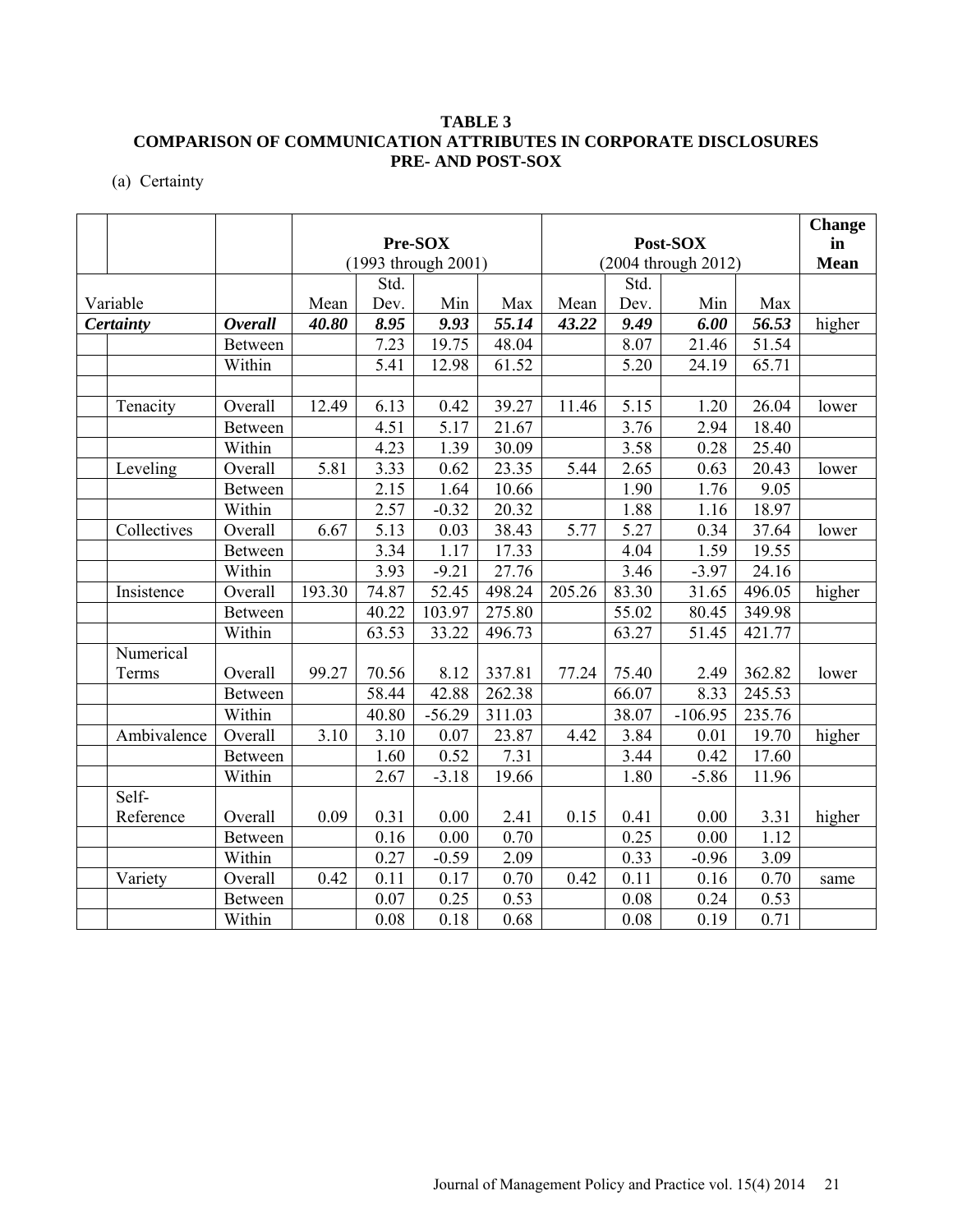(b) Optimism

|                 |              |                |         |                     |         |          |                     |      |         |       | <b>Change</b> |
|-----------------|--------------|----------------|---------|---------------------|---------|----------|---------------------|------|---------|-------|---------------|
|                 |              |                | Pre-SOX |                     |         | Post-SOX |                     |      |         | in    |               |
|                 |              |                |         | (1993 through 2001) |         |          | (2004 through 2012) |      |         |       | <b>Mean</b>   |
|                 |              |                |         | Std.                |         |          |                     | Std. |         |       |               |
|                 | Variable     |                | Mean    | Dev.                | Min     | Max      | Mean                | Dev. | Min     | Max   |               |
| <b>Optimism</b> |              | <b>Overall</b> | 49.12   | 1.77                | 43.07   | 67.59    | 48.86               | 1.43 | 43.79   | 53.76 | lower         |
|                 |              | <b>Between</b> |         | 0.94                | 47.35   | 51.99    |                     | 1.07 | 46.70   | 50.99 |               |
|                 |              | Within         |         | 1.51                | 42.71   | 64.71    |                     | 0.96 | 44.42   | 51.79 |               |
|                 |              |                |         |                     |         |          |                     |      |         |       |               |
|                 | Praise       | Overall        | 1.52    | 1.28                | 0.00    | 7.41     | 2.18                | 1.82 | 0.16    | 9.30  | higher        |
|                 |              | <b>Between</b> |         | 0.83                | 0.60    | 4.13     |                     | 1.19 | 0.49    | 5.43  |               |
|                 |              | Within         |         | 0.98                | $-1.10$ | 6.25     |                     | 1.39 | $-0.89$ | 8.31  |               |
|                 | Satisfaction | Overall        | 0.48    | 0.67                | 0.00    | 4.67     | 0.54                | 0.56 | 0.00    | 3.08  | higher        |
|                 |              | <b>Between</b> |         | 0.38                | 0.00    | 1.89     |                     | 0.41 | 0.03    | 1.36  |               |
|                 |              | Within         |         | 0.55                | $-1.31$ | 4.32     |                     | 0.39 | $-0.33$ | 2.75  |               |
|                 | Inspiration  | Overall        | 2.92    | 5.75                | 0.12    | 86.44    | 2.63                | 3.27 | 0.12    | 19.58 | lower         |
|                 |              | <b>Between</b> |         | 2.67                | 0.70    | 13.66    |                     | 3.04 | 0.43    | 16.81 |               |
|                 |              | Within         |         | 5.11                | $-9.46$ | 75.70    |                     | 1.31 | $-2.35$ | 9.15  |               |
|                 | Blame        | Overall        | 0.35    | 0.57                | 0.00    | 4.60     | 0.58                | 0.71 | 0.00    | 4.08  | higher        |
|                 |              | <b>Between</b> |         | 0.31                | 0.00    | 1.16     |                     | 0.52 | 0.03    | 2.46  |               |
|                 |              | Within         |         | 0.49                | $-0.55$ | 4.15     |                     | 0.48 | $-1.59$ | 2.82  |               |
|                 | Hardship     | Overall        | 4.33    | 4.29                | 0.00    | 28.82    | 6.01                | 4.18 | 0.59    | 24.26 | higher        |
|                 |              | <b>Between</b> |         | 2.38                | 0.79    | 11.34    |                     | 3.38 | 0.99    | 12.48 |               |
|                 |              | Within         |         | 3.59                | $-3.67$ | 22.63    |                     | 2.54 | $-0.36$ | 20.25 |               |
|                 | Denial       | Overall        | 2.56    | 2.98                | 0.01    | 26.66    | 2.31                | 2.17 | 0.00    | 18.64 | lower         |
|                 |              | <b>Between</b> |         | 1.55                | 0.28    | 5.99     |                     | 1.44 | 0.43    | 7.06  |               |
|                 |              | Within         |         | 2.56                | $-2.29$ | 23.93    |                     | 1.64 | $-2.79$ | 16.99 |               |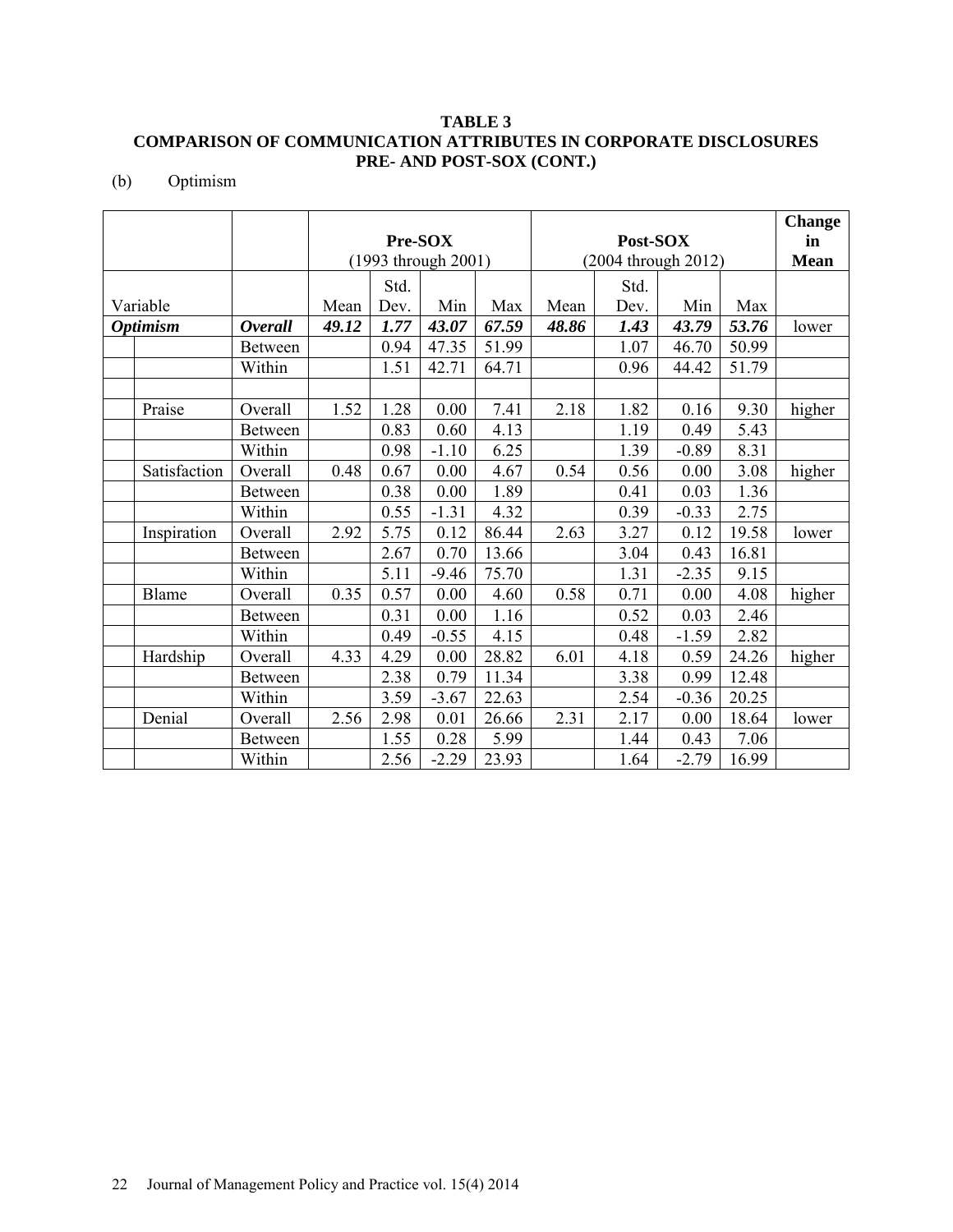(c) Activity

|                 |                        |                |         |                     |          |          |                     |      |         |       | <b>Change</b> |
|-----------------|------------------------|----------------|---------|---------------------|----------|----------|---------------------|------|---------|-------|---------------|
|                 |                        |                | Pre-SOX |                     |          | Post-SOX |                     |      |         | in    |               |
|                 |                        |                |         | (1993 through 2001) |          |          | (2004 through 2012) |      |         |       | Mean          |
|                 |                        |                |         | Std.                |          |          |                     | Std. |         |       |               |
|                 | Variable               |                | Mean    | Dev.                | Min      | Max      | Mean                | Dev. | Min     | Max   |               |
| <b>Activity</b> |                        | <b>Overall</b> | 49.31   | 3.66                | 39.32    | 100.32   | 49.08               | 2.54 | 32.41   | 55.06 | lower         |
|                 |                        | <b>Between</b> |         | 1.51                | 46.43    | 54.91    |                     | 1.86 | 45.23   | 52.97 |               |
|                 |                        | Within         |         | 3.35                | 39.06    | 94.72    |                     | 1.76 | 36.26   | 54.03 |               |
|                 |                        |                |         |                     |          |          |                     |      |         |       |               |
|                 | Aggression             | Overall        | 1.70    | 1.90                | 0.00     | 15.49    | 2.44                | 2.94 | 0.00    | 14.34 | higher        |
|                 |                        | <b>Between</b> |         | 1.24                | 0.00     | 5.04     |                     | 2.54 | 0.39    | 11.01 |               |
|                 |                        | Within         |         | 1.46                | $-2.79$  | 12.15    |                     | 1.56 | $-3.22$ | 10.38 |               |
|                 | Accomplishment         | Overall        | 17.78   | 12.43               | 4.10     | 180.49   | 17.46               | 8.59 | 4.11    | 43.66 | lower         |
|                 |                        | <b>Between</b> |         | 6.31                | 8.27     | 41.35    |                     | 7.37 | 8.48    | 37.06 |               |
|                 |                        | Within         |         | 10.77               | $-9.61$  | 156.92   |                     | 4.59 | 0.38    | 35.00 |               |
|                 | Communication          | Overall        | 4.99    | 15.51               | 0.05     | 250.20   | 4.87                | 4.41 | 0.02    | 22.62 | lower         |
|                 |                        | <b>Between</b> |         | 5.64                | 0.18     | 31.63    |                     | 3.59 | 0.39    | 14.81 |               |
|                 |                        | Within         |         | 14.48               | $-24.73$ | 223.56   |                     | 2.63 | $-1.64$ | 19.78 |               |
|                 | Motion                 | Overall        | 0.47    | 0.74                | 0.00     | 5.95     | 0.63                | 0.81 | 0.00    | 5.93  | higher        |
|                 |                        | Between        |         | 0.55                | 0.00     | 2.34     |                     | 0.71 | 0.03    | 2.93  |               |
|                 |                        | Within         |         | 0.51                | $-1.65$  | 4.09     |                     | 0.41 | $-0.87$ | 3.63  |               |
|                 | <b>Cognitive Terms</b> | Overall        | 6.48    | 3.84                | 0.34     | 24.73    | 8.34                | 5.60 | 1.06    | 42.42 | higher        |
|                 |                        | <b>Between</b> |         | 2.15                | 1.57     | 10.09    |                     | 4.92 | 1.66    | 23.18 |               |
|                 |                        | Within         |         | 3.20                | $-1.24$  | 21.25    |                     | 2.81 | $-0.78$ | 30.07 |               |
|                 | Passivity              | Overall        | 4.87    | 5.56                | 0.42     | 84.78    | 4.79                | 2.43 | 0.67    | 17.45 | lower         |
|                 |                        | <b>Between</b> |         | 2.36                | 1.87     | 13.33    |                     | 1.73 | 1.34    | 7.94  |               |
|                 |                        | Within         |         | 5.05                | $-7.20$  | 76.33    |                     | 1.73 | $-0.09$ | 17.45 |               |
|                 | Embellishment          | Overall        | 0.44    | 0.51                | 0.07     | 4.67     | 0.48                | 0.83 | 0.08    | 8.88  | higher        |
|                 |                        | Between        |         | 0.19                | 0.17     | 0.89     |                     | 0.54 | 0.13    | 3.19  |               |
|                 |                        | Within         |         | 0.48                | $-0.29$  | 4.23     |                     | 0.64 | $-1.43$ | 6.27  |               |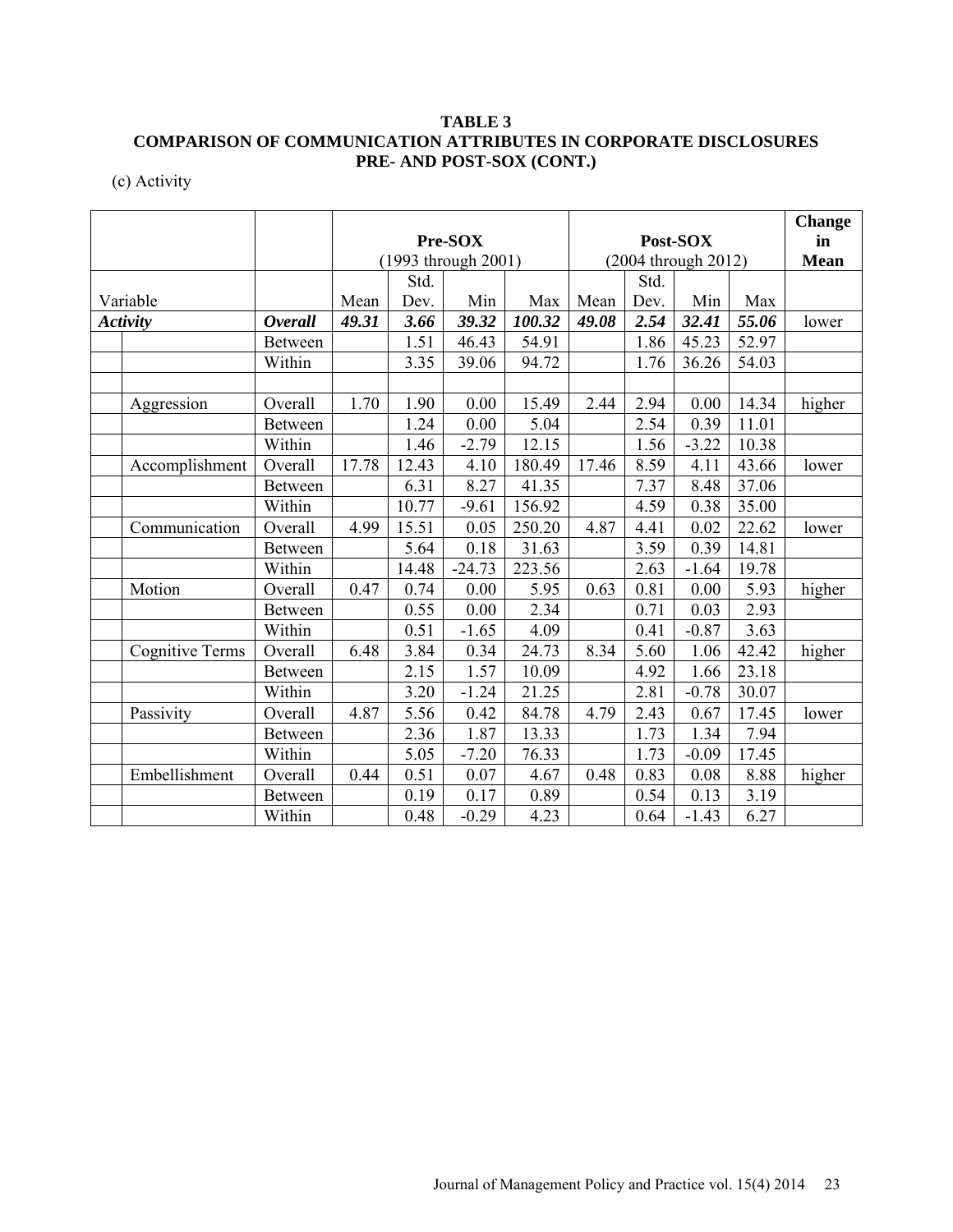(d) Realism

|                |                |        |                     |                    |                     |        |       |          |             | <b>Change</b> |
|----------------|----------------|--------|---------------------|--------------------|---------------------|--------|-------|----------|-------------|---------------|
|                |                |        | Pre-SOX             |                    |                     |        |       | Post-SOX |             | $\mathbf{in}$ |
|                |                |        | (1993 through 2001) |                    | (2004 through 2012) |        |       |          | <b>Mean</b> |               |
|                |                |        | Std.                |                    |                     |        | Std.  |          |             |               |
| Variable       |                | Mean   | Dev.                | Min                | Max                 | Mean   | Dev.  | Min      | Max         |               |
| <b>Realism</b> | <b>Overall</b> | 42.75  | 2.55                | $\overline{29.37}$ | 48.71               | 43.30  | 2.91  | 37.25    | 50.86       | higher        |
|                | <b>Between</b> |        | 1.52                | 39.85              | 46.49               |        | 2.54  | 38.67    | 49.12       |               |
|                | Within         |        | 2.06                | 30.98              | 48.77               |        | 1.48  | 37.24    | 50.15       |               |
|                |                |        |                     |                    |                     |        |       |          |             |               |
| Familiarity    | Overall        | 102.63 | 28.66               | 25.08              | 149.88              | 104.16 | 25.24 | 22.20    | 225.82      | higher        |
|                | <b>Between</b> |        | 22.99               | 41.25              | 126.97              |        | 22.26 | 49.88    | 137.11      |               |
|                | Within         |        | 17.56               | 32.49              | 155.51              |        | 12.49 | 67.09    | 192.86      |               |
| Spatial        |                |        |                     |                    |                     |        |       |          |             |               |
| Awareness      | Overall        | 4.18   | 3.56                | 0.16               | 21.82               | 4.95   | 5.46  | 0.08     | 54.96       | higher        |
|                | <b>Between</b> |        | 2.44                | 0.84               | 11.31               |        | 3.34  | 0.89     | 16.50       |               |
|                | Within         |        | 2.63                | $-3.02$            | 16.38               |        | 4.36  | $-1.44$  | 52.61       |               |
| Temporal       |                |        |                     |                    |                     |        |       |          |             |               |
| Awareness      | Overall        | 10.09  | 4.48                | 1.38               | 28.60               | 8.16   | 3.71  | 1.84     | 23.60       | lower         |
|                | <b>Between</b> |        | 2.63                | 4.22               | 16.99               |        | 2.73  | 3.87     | 14.58       |               |
|                | Within         |        | 3.66                | $-1.33$            | 23.62               |        | 2.56  | 0.83     | 20.46       |               |
| Present        |                |        |                     |                    |                     |        |       |          |             |               |
| Concern        | Overall        | 8.05   | 4.87                | 0.94               | 23.44               | 10.57  | 6.70  | 1.02     | 41.63       | higher        |
|                | <b>Between</b> |        | 3.35                | 3.07               | 15.42               |        | 5.83  | 2.62     | 30.97       |               |
|                | Within         |        | 3.57                | $-3.95$            | 22.60               |        | 3.45  | $-0.55$  | 31.69       |               |
| Human          |                |        |                     |                    |                     |        |       |          |             |               |
| Interest       | Overall        | 1.81   | 3.37                | 0.00               | 31.20               | 6.69   | 8.32  | 0.00     | 32.61       | higher        |
|                | Between        |        | 2.22                | 0.00               | 8.74                |        | 7.59  | 0.08     | 26.95       |               |
|                | Within         |        | 2.57                | $-6.83$            | 24.34               |        | 3.65  | $-15.20$ | 20.11       |               |
| Concreteness   | Overall        | 22.66  | 8.75                | 6.31               | 58.00               | 23.91  | 10.41 | 4.92     | 51.80       | higher        |
|                | Between        |        | 5.30                | 13.75              | 32.69               |        | 8.91  | 10.51    | 40.18       |               |
|                | Within         |        | 7.03                | 3.17               | 52.48               |        | 5.59  | 1.41     | 46.45       |               |
| Past Concern   | Overall        | 2.02   | 1.59                | 0.01               | 11.39               | 2.72   | 2.52  | 0.07     | 13.40       | higher        |
|                | Between        |        | 0.99                | 0.22               | 4.23                |        | 1.92  | 0.24     | 7.60        |               |
|                | Within         |        | 1.26                | $-0.41$            | 9.39                |        | 1.66  | $-2.17$  | 9.82        |               |
| Complexity     | Overall        | 5.04   | 0.55                | 3.30               | 7.68                | 5.07   | 0.60  | 2.94     | 6.48        | higher        |
|                | Between        |        | 0.41                | 3.83               | 5.60                |        | 0.52  | 3.82     | 5.88        |               |
|                | Within         |        | 0.37                | 3.62               | 7.12                |        | 0.31  | 4.11     | 6.66        |               |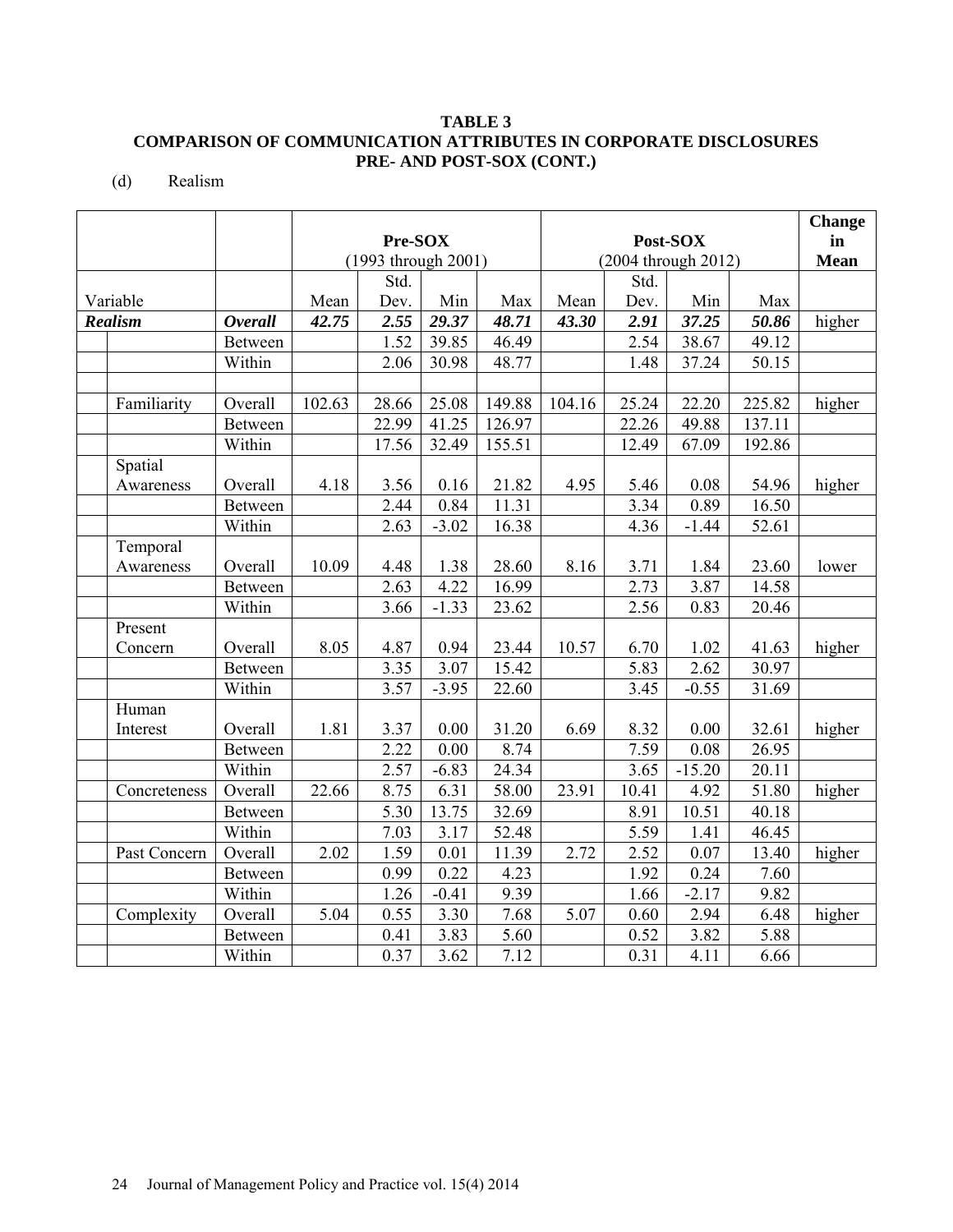(e) Commonality

|             |                     |         |       |          |          |                     |      |         |       | <b>Change</b> |
|-------------|---------------------|---------|-------|----------|----------|---------------------|------|---------|-------|---------------|
|             |                     | Pre-SOX |       |          | Post-SOX |                     |      |         | in    |               |
|             | (1993 through 2001) |         |       |          |          | (2004 through 2012) |      |         |       | <b>Mean</b>   |
|             |                     |         | Std.  |          |          |                     | Std. |         |       |               |
| Variable    |                     | Mean    | Dev.  | Min      | Max      | Mean                | Dev. | Min     | Max   |               |
| Commonality | <b>Overall</b>      | 51.97   | 4.44  | 45.13    | 112.72   | 52.08               | 3.33 | 43.44   | 84.88 | higher        |
|             | Between             |         | 1.76  | 49.36    | 57.75    |                     | 1.92 | 48.67   | 56.37 |               |
|             | Within              |         | 4.08  | 43.56    | 106.94   |                     | 2.75 | 45.14   | 81.98 |               |
|             |                     |         |       |          |          |                     |      |         |       |               |
| Centrality  | Overall             | 6.60    | 3.78  | 1.91     | 32.21    | 7.34                | 5.18 | 0.86    | 66.37 | higher        |
|             | <b>Between</b>      |         | 1.86  | 3.17     | 10.65    |                     | 3.08 | 2.47    | 16.36 |               |
|             | Within              |         | 3.30  | $-1.44$  | 28.16    |                     | 4.19 | $-2.85$ | 57.36 |               |
| Cooperation | Overall             | 11.04   | 15.88 | 1.68     | 255.35   | 11.84               | 8.05 | 2.53    | 84.93 | higher        |
|             | Between             |         | 5.71  | 3.27     | 36.14    |                     | 4.34 | 6.15    | 22.39 |               |
|             | Within              |         | 14.85 | $-19.07$ | 230.24   |                     | 6.82 | $-2.16$ | 76.70 |               |
| Rapport     | Overall             | 1.11    | 1.11  | 0.00     | 6.78     | 1.21                | 1.04 | 0.00    | 6.30  | higher        |
|             | <b>Between</b>      |         | 0.68  | 0.01     | 3.32     |                     | 0.62 | 0.18    | 2.58  |               |
|             | Within              |         | 0.89  | $-2.02$  | 4.56     |                     | 0.84 | $-1.01$ | 5.92  |               |
| Diversity   | Overall             | 2.05    | 1.83  | 0.07     | 13.45    | 2.48                | 2.00 | 0.02    | 13.15 | higher        |
|             | <b>Between</b>      |         | 1.02  | 0.32     | 4.98     |                     | 1.72 | 0.36    | 7.80  |               |
|             | Within              |         | 1.53  | $-1.08$  | 11.70    |                     | 1.07 | $-0.45$ | 7.83  |               |
| Exclusion   | Overall             | 2.59    | 2.53  | 0.02     | 23.16    | 2.93                | 2.67 | 0.00    | 16.23 | higher        |
|             | <b>Between</b>      |         | 1.40  | 0.71     | 5.94     |                     | 1.93 | 0.28    | 8.71  |               |
|             | Within              |         | 2.12  | $-2.30$  | 19.81    |                     | 1.87 | $-2.54$ | 12.81 |               |
| Liberation  | Overall             | 0.76    | 1.22  | 0.00     | 10.40    | 0.74                | 1.18 | 0.00    | 11.98 | lower         |
|             | Between             |         | 0.69  | 0.00     | 2.92     |                     | 0.74 | 0.07    | 3.31  |               |
|             | Within              |         | 1.02  | $-2.04$  | 8.23     |                     | 0.92 | $-1.71$ | 9.41  |               |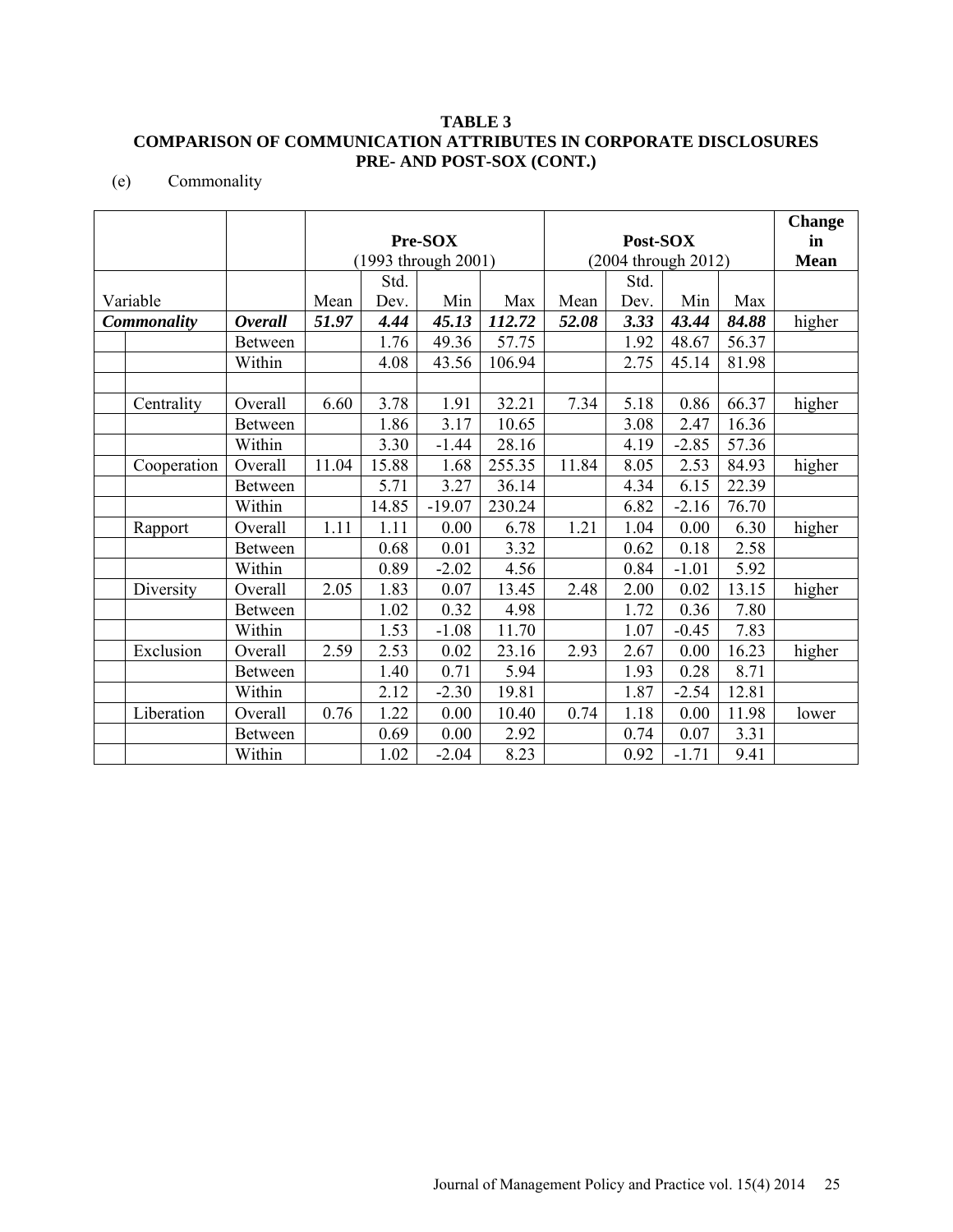### **TABLE 4 RESULTS OF PANEL DATA RANDOM EFFECT REGRESSION ANALYSIS**

Habermas' Norm<sub>i,t</sub> = const + b<sub>i</sub>SOX<sub>t</sub> *[+ NetIncome <sub>i,t</sub> + Asset<sub>i,t</sub> +*  $\sum_{n=1}^{7}$  *Industry<sub>n,i</sub> ] +*  $\varepsilon_{i,t}$ where  $SOX_t$  is a dummy variable taking the value of 0 from 1993 through 2001 (pre-SOX), and the value of 1 in the years 2004 through 2012 (post-SOX); Asset<sub>i,t</sub> is the balance of total assets of Firm i as at the end of Year t; NetIncome<sub>i,t</sub> is amount of net income generated by Firm i during Year t;  $\sum_{n=1}^{7}$  Industry<sub>n,*i*</sub> is a series of dummy variables.

|                         | <b>Model I</b>            | <b>Model II</b>          | <b>Model III</b>             | <b>Model IV</b>       |  |
|-------------------------|---------------------------|--------------------------|------------------------------|-----------------------|--|
| Independent<br>Variable | Comprehensibility         |                          |                              | Truthfulness          |  |
| <b>SOX</b>              | $0.804(2.77***)$          | $1.029(3.27***)$         | 4.938 $(6.62***)$            | $4.05(4.97***)$       |  |
| Net Income              |                           | 0.035(1.27)              |                              | .079(1.12)            |  |
| <b>Total Assets</b>     |                           | $-0.001(-2.20**)$        |                              | $.004(2.38**)$        |  |
| Industry 1              |                           | 0.372(0.20)              |                              | 10.672(1.16)          |  |
| Industry 2              |                           | 1.285(1.21)              |                              | $11.730(2.30**)$      |  |
| Industry 3              |                           | $-0.354(-0.25)$          |                              | 7.890(1.17)           |  |
| Industry 4              |                           | 1.962(1.41)              |                              | 6.352(0.94)           |  |
| Industry 5              |                           | 2.107(1.11)              |                              | 7.227(0.79)           |  |
| Industry 6              |                           | $-0.812(-0.83)$          |                              | .818(.17)             |  |
| Industry 7              |                           | 1.757(1.48)              |                              | $9.919(1.74*)$        |  |
| Constant                | 40.191 (99.86***)         | 39.848(70.88***)         | 48.843 (29.02***)            | $44.24(17.00***)$     |  |
| Number of Obs           | 540                       | 540                      | 540                          | 540                   |  |
| $R^2$ (overall)         | 0.0108                    | 0.099                    | 0.0393                       | 0.1965                |  |
|                         |                           |                          |                              |                       |  |
|                         | <b>Model V</b>            | <b>Model VI</b>          | <b>Model VII</b>             | <b>Model VIII</b>     |  |
| Independent<br>Variable | Sincerity                 |                          | Legitimacy                   |                       |  |
| SOX                     | $-0.387(-0.93)$           | $-0.617(-1.39)$          | $-0.253(-3.17***)$           | $-0.222(-2.57***)$    |  |
| Net Income              |                           | $-.006(-0.14)$           |                              | $-0.005(-0.72)$       |  |
| <b>Total Assets</b>     |                           | .001(1.51)               |                              | $-.0001(-0.75)$       |  |
| Industry 1              |                           | .058(.03)                |                              | $-0.133(-0.26)$       |  |
| Industry 2              |                           | .723(.69)                |                              | .085(0.30)            |  |
| Industry 3              |                           | .452(.33)                |                              | .011(0.03)            |  |
| Industry 4              |                           | $-2.006(-1.47)$          |                              | $-.264(-0.70)$        |  |
| Industry 5              |                           | $-2.994(-1.62)$          |                              | $-212(-0.42)$         |  |
| Industry 6              |                           | $-683(-0.59)$            |                              | $-.548(-2.09**)$      |  |
| Industry 7              |                           | $-683(-0.59)$            |                              | .185(0.58)            |  |
| Constant                | 150.3989<br>$384.89$ ***) | 150.696<br>$(259.34***)$ | $-0.3756296$<br>$(-3.91***)$ | $-.271$<br>$(-1.79*)$ |  |
| Number of Obs           | 540                       | 540                      | 540                          | 540                   |  |
| $R^2$ (overall)         | 0.0015                    | 0.0445                   | 0.0153                       | 0.0683                |  |

Note: z-scores are shown in parentheses next to the regression coefficients. Asterisks \*, \*\* and \*\*\* indicate significance at 10%, 5% and 1% respectively.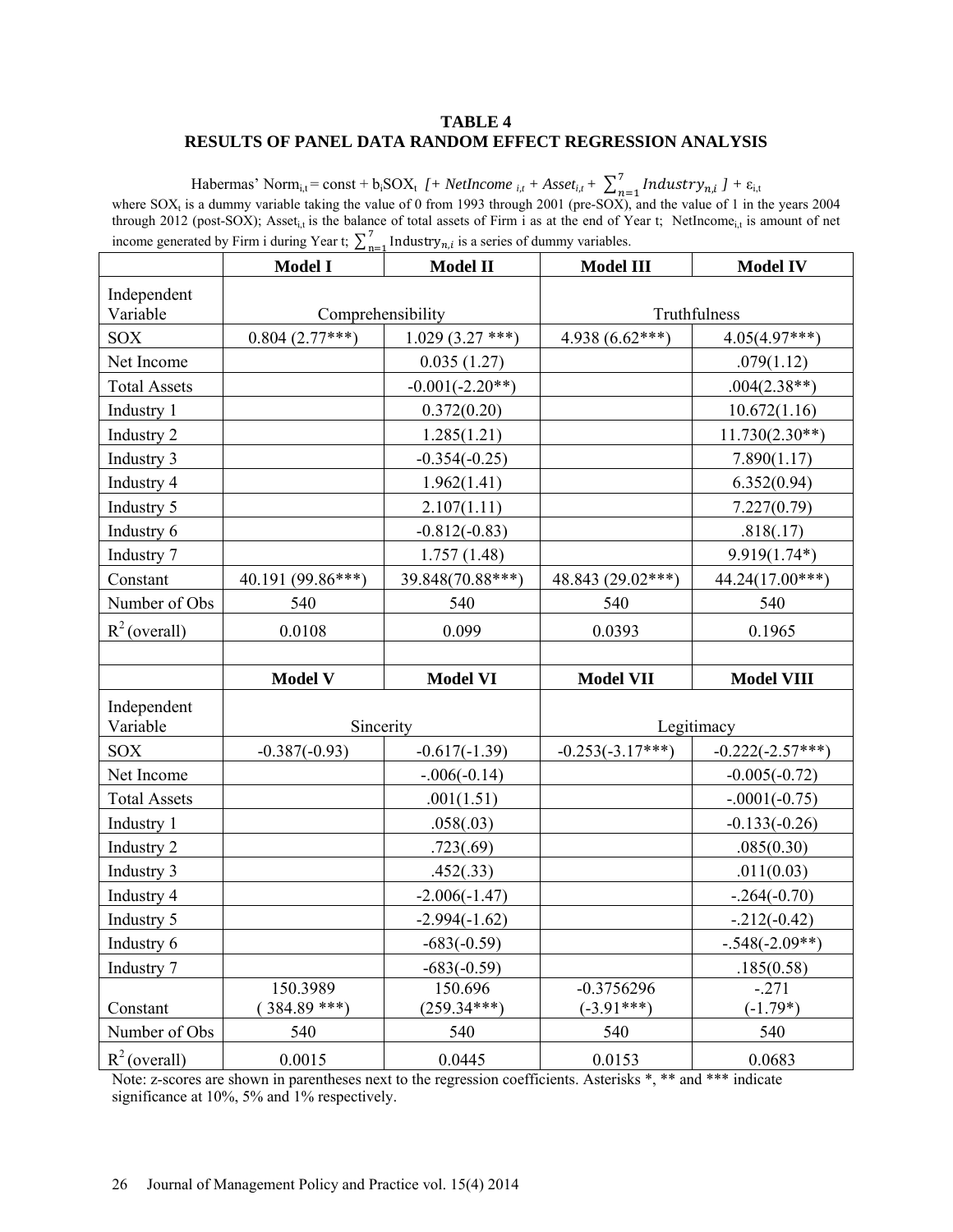### **CONCLUSION**

Habermas (1984, 1987) developed a theory in which various practical reasons were employed to establish four principles of effective communicative action. In accordance with this theory, effective communicators are expected to demonstrate comprehensibility, truthfulness, sincerity and legitimacy in their discourses. This study is an extension to Yuthas et al. (2002), with an attempt to further operationalize the Habermas' principles as applied to the business communication setting. I investigate the communication behavior of corporate management in the disclosure of their firms' operations using the four Habermas' principles. In addition, the impact of the Sarbanes-Oxley Act (in short, SOX) on management communication behavior is evaluated at the same time. In examining the MD&A sections of the annual reports from 1993 through 2012 (except 2002 and 2003) of 30 large companies in the financial sector using Diction 6, I find that SOX has a significant impact on management communication in their company disclosures with regard to all the Habermas' norms except sincerity. SOX raises comprehensibility and truthfulness but lowers legitimacy demonstrated by corporate management in their discussion and analysis of the firms' operations. The results are significant even after controlling for the profitability, size and industry within the financial sector of the firms.

### **REFERENCES**

- Arping, S. & Sautner, Z. (2013). Does SOX section 404 make firms less opaque? Evidence from crosslisted firms, *Contemporary Accounting Research, 30 (2)*, 1133-1165.
- Ashbaugh-Skaife, H., Collins, D., Kinney, W., & LaFond, R. (2009). The effect of SOX internal control deficiencies on firm risk and cost of equity, *Journal of Accounting Research, 47*, 1–44.
- Bhattacharya, U., Groznik, P. & Haslem, B. (2007). Is CEO certification of earnings numbers valuerelevant?, *Journal of Empirical Finance, 14(5)*, 611–635.
- Block, S. (2004). The latest movement to going private: An empirical study, *Journal of Applied Finance, 14(1)*, 36-44.
- Coates, J. (2007). The goals and promise of the Sarbanes-Oxley Act, *Journal of Economic Perspectives, 21*, 91–116.
- Doyle, J., Ge, W., & McVay, S. (2007). Determinants of weaknesses in internal control over financial reporting, *Journal of Accounting and Economics, 44,* 193-223.
- Engel, E., Hayes, R., & Wang, X. (2007). The Sarbanes-Oxley Act and firms going private decisions, *Journal of Accounting and Economics, 44*, 116–145.
- Gordon, L., Loeb, M., Lucyshyn, W., & Sohail, T. (2006). The impact of the Sarbanes-Oxley Act on the corporate disclosures of information security activities, *Journal of Accounting and Public Policy*, 25(5), 503-530.
- Habermas, J. (1984). *Reason and the Rationalization of Society*, Volume 1 of The Theory of Communicative Action, English translation by Thomas McCarthy. Boston: Beacon Press (originally published in German in 1981).
- Habermas, J. (1987). *Lifeworld and system: A critique of functionalist reason*, Volume 2 of The Theory of Communicative Action, English translation by Thomas McCarthy. Boston: Beacon Press (originally published in German in 1981).
- Hammersley, J., Myers, L., & Shakespeare, C. (2008). Market reactions to the disclosure of internal control weaknesses and to the characteristics of those weaknesses under section 302 of the Sarbanes Oxley Act of 2002, *Review of Accounting Studies, 13*, 141–165.
- Hart, R.& Carroll, C. (2012). *Diction 6 The Text Analysis Program Help Manual*.
- Hochberg, Y., Sapienza, P., & Vissing-Jorgensen, A. (2009). A lobbying approach to evaluating the Sarbanes–Oxley Act of 2002, *Journal of Accounting Research, 47*, 519–583.
- Holmstrom, B. & Kaplan, S. (2003). The state of U.S. corporate governance: Whats right and whats wrong?, *Journal of Applied Corporate Finance, 15*, 8–20.